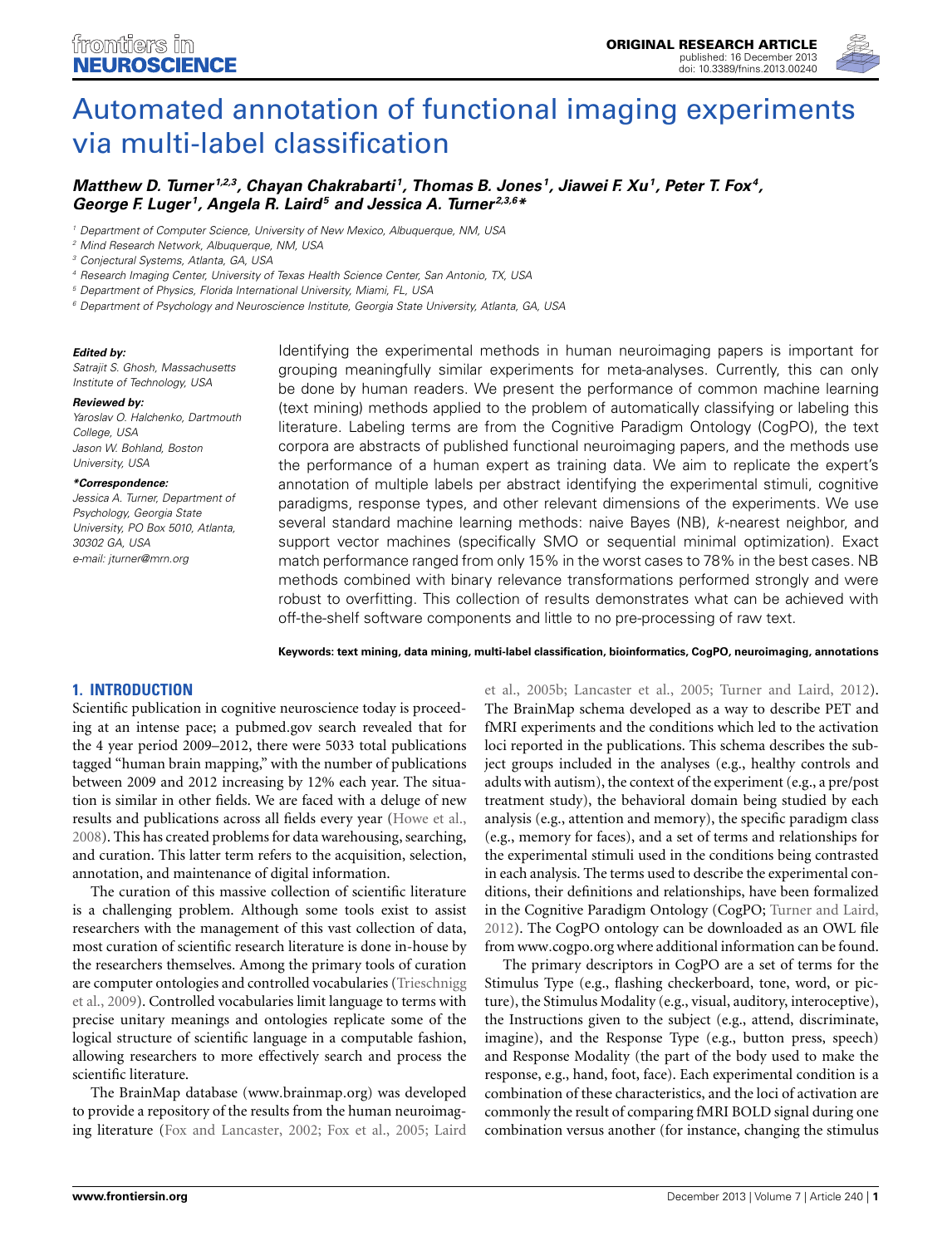type or changing the instructions while maintaining the same stimuli). The BrainMap project includes the database of papers and experiments as well as related software to both to find papers based on these terms (Sleuth) and to perform meta-analysis over the results from comparable experiments (GingerALE). This toolset has led the way in meta-analyses of fMRI and PET studies, identifying commonalities of brain activation across the literature on [working memory, depression, and many other topics \(](#page-11-3)Farrell et al[.,](#page-12-5) [2005](#page-11-3)[;](#page-12-5) [Laird et al.](#page-12-4)[,](#page-12-5) [2005a](#page-12-4)[;](#page-12-5) [Fitzgerald et al.](#page-11-4)[,](#page-12-5) [2006](#page-11-4)[;](#page-12-5) Menzies et al., [2008](#page-12-5); [Laird et al.](#page-11-5), [2009](#page-11-5); [Bzdok et al.](#page-11-6), [2012](#page-11-6)). The current database includes manually annotated results from approximately 2298 publications—covering 10,924 experiments—and spanning the last 20 years of human neuroimaging research.

While these manual curation methods are useful, there is a bottleneck; given the rate of publication it is challenging the for curators to manually annotate the literature as it is produced. Coupled with this is the fact that there are very few people in the scientific community whose primary task is curation, and they are often lacking in the specialized knowledge required for making classifications using the specialized terms. Lastly, the scientists producing the literature themselves are often neither qualified to annotate their own work nor are they interested in the annotation task *per se* [\(Lok, 2010\)](#page-12-6). A technological solution appears to be required and will require the use of machine learning tools.

The problem of ontology annotation, the marking up of scientific articles with terms and semantic structure based on an ontology, is related to a machine learning problem known as "multi-label classification." This is the most general form of the document classification task. The simplest form, binary classification, is the most well-developed area of automatic classification. In this task, learning machines are trained to determine if an instance (article) should be classified as being in a given class or not. We may think of this as determining if the instance has a label or does not; for instance, an article's content might be classified as "human brain mapping" or it might not. We are concerned with one choice and two options, either in the class or not in the class. Multi-*class* classification involves a set of classes that are mutually exclusive (every instance is in *at most* one class) and exhaustive (every instance is in *at least* one class). Here we are again concerned with a single choice, but there are more than two options. For instance, a newspaper article might be selected to be placed in the "sports," "business," or "local" section of the newspaper; each article to be printed must go into at least one section, and will appear in at most one section.

In multi-label classification, each instance classified will have some labels applied to it; the set of labels is not necessarily mutually exclusive or collectively exhaustive, and *a priori* we do not know which or how many labels a given instance may receive. An example of this is a newspaper's website. While articles can appear only in one section of a printed paper, on the website an article may be tagged with several sections. So an article on the financial situation of a sports team may be labeled "sports" and "business" and a story about a local restaurant sponsoring a local high-school football team might very well be labeled "business," "local," "sports," and "food." Binary and multi-class classification can be considered as special cases of, or restrictions on, the multi-label problem. The multi-label problem has been growing

in importance as the internet has made larger pools of content available with no single classification scheme. For an overview of multi-label classification, see [Tsoumakas and Katakis](#page-12-7) [\(2007](#page-12-7)) and [Tsoumakas et al.](#page-12-8) [\(2010](#page-12-8)); for an overview of the technical issues involved, see [Madjarov et al.](#page-12-9) [\(2012\)](#page-12-9).

Recently there has been an increase in the application of machine learning methods to biomedical literature analysis. Many of these approaches seek novel algorithms to solve these problems. However, the machine learning literature is replete with well-established relatively simple methods for binary and multiclass problems that perform quite well. Additionally, there are a number of methods to transform multi-label problems into one of these more restrictive forms described above. Before developing entirely new algorithms, it is reasonable to ask whether or not the tools at hand can achieve useful results or if the increases in complexity that come with most new algorithms is worth the additional cost [\(Hand](#page-11-7), [2006\)](#page-11-7). Additionally, the application of these simpler methods may indicate where the issues in multi-label biomedical classification lie.

We seek to establish a baseline point of comparison for methods that may be developed for automated annotation of research abstracts using neuroimaging experimental terms. Here we apply entirely off-the-shelf solutions to the task of classifying scientific abstracts using the CogPO ontology. We present the methods in more detail than is perhaps common in the text-mining community, in service of making these results more repeatable by others, and to present these methods to neuroimaging researchers interested in automated annotation who may not otherwise be aware of them. The performance characteristics here may be viewed as a reasonable minimum performance point, which must be exceeded by new or more complex algorithms if they are to be viable competitors for practical applications in this arena.

# **2. MATERIALS AND METHODS**

#### **2.1. DATA**

The primary corpus consists of components of the bibliographic records, for 247 biomedical studies, retrieved from PubMed. These are based on a selection of studies examining differential brain activation patterns across an array of tasks in four high-profile mental disorders: schizophrenia, bipolar disorder, major depressive disorder, and autism spectrum disorders. These disorders were selected both for their importance and because they include larger samples of cognitive neuroimaging data. Each abstract was from a paper annotated using seven label dimensions: Behavioral Domain, Cognitive Paradigm, Instruction Type, Response Modality, Response Type, Stimulus Modality, and Stimulus Type. The label dimensions were not otherwise constrained; these are discussed in section [2.1.2.](#page-2-0)

# <span id="page-1-0"></span>*2.1.1. Corpora*

The 247 PubMed records are basis for the training and testing instances for the machine learning algorithms. The features or attributes to be used for classification were vectors indicating the presence or absence of certain words in the abstract text, paper titles, Medical Subject Heading (MeSH) terms, or various combinations of these. (Note that the MeSH labels were limited to the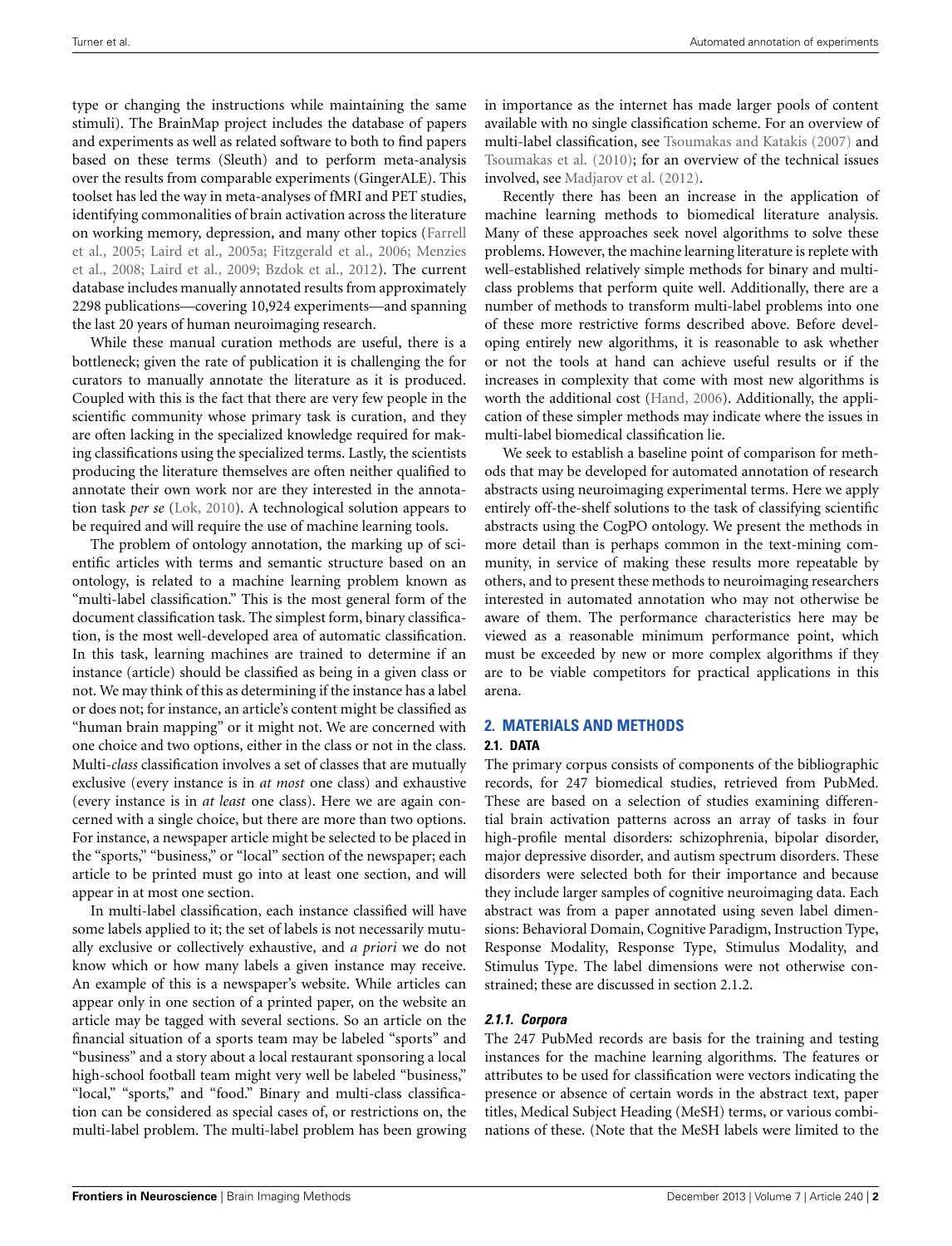"descriptor names" without the "qualifier names.") There were five corpora used:

- 1. **Abstract Alone.** The text of each paper's abstract.
- 2. **Title Alone.** The words in the title of each paper.
- 3. **Keyword Alone.** The MeSH keywords for each paper.
- 4. **Title and Keyword.** The title words and MeSH keywords for each paper.
- 5. **Abstract, Title, and Keyword.** The text of each paper's abstract with MeSH keywords and article title words.

A final corpus that we mention in passing for completeness consisted of the abstract, title, and keyword corpus, passed through the NCBO annotator (bioportal.bioontology.[org/annotator\)](bioportal.bioontology.org/annotator) to add annotations from several ontologies (not including CogPO) to determine if these markups would improve CogPO classification performance. The ontologies used for annotation were the Foundation Model of Anatomy [\(Rosse and Mejino, 2003](#page-12-10)), Cognitive Atlas [\(Poldrack et al.](#page-12-11), [2011\)](#page-12-11), NIFSTD [\(Bug et al., 2008](#page-11-8)), and RadLex [\(Langlotz](#page-12-12), [2006\)](#page-12-12). The goal was to annotate the brain areas, other cognitive terms, or imaging methods that might have been mentioned in the abstract text. The NCBO Annotator leverages the structure of the NCBO ontologies to annotate text with generalizations of matching terms; if a word in the text being annotated matches a term in an ontology, the Annotator can also return the superclass(es) of the matching terms, to provide more general concepts. The ontologies used here were often very flat, though, without many levels available in the hierarchy (i.e., the immediate superclass was the root term), and thus only terms from the level matching the abstract text was included. There is a substantial overlap between the ontology annotator's results and the previously applied MeSH headings and base vocabulary of the abstracts; the dictionary for the annotated corpus included only one additional term. This Annotated corpus was also tested using the classifier algorithms but the performance was identical to the unannotated corpus, so we do not present the results.

The text was directly tokenized based on whitespace and punctuation, making each individual word into a token. This process also made numbers into tokens; the numbers were sometimes broken into multiple tokens (e.g., 0.5 became 0 and 5). No attempt was made to apply semantic mapping or concept identification to the original abstract text; each abstract word was treated as a single feature even when it should have been part of a multi-word token. Many of the MeSH labels and ontology annotations were also multi-word constructs, such as "Tomography, Emission-Computed." In this case, we preserved the underlying concept by mapping these to single tokens. We were able to do this because the MeSH and ontology queries returned the multi-word concepts with explicit delimiters, allowing their preservation.

The text was then reduced by stopword removal, using the Natural Language Toolkit (NLTK; [nltk](nltk.org).org) English stop word list [\(Loper and Bird](#page-12-13), [2002;](#page-12-13) [Bird et al., 2009](#page-11-9)). These were then convert[ed](#page-11-10) [to](#page-11-10) [a](#page-11-10) ["bag](#page-11-10) [of](#page-11-10) [words"](#page-11-10) [vector](#page-11-10) [representation](#page-11-10) [with](#page-11-10) [WEKA](#page-11-10) [\(](#page-11-10)Hall et al., [2009](#page-11-10)). Only the presence or absence, 1 or 0, respectively, of each word was recorded. In some applications, the term "bag of words" is reserved for vectors of counts; in this work the vectors are binary presence/absence representations. It should be noted

that only basic English stop words were removed. No effort was made to remove numbers (meaningless in a "bag of words context"), specialized biomedical terminology occurring either too often or not often enough to be discriminating, and any other low-information vocabulary.

This produced for each corpus a collection of 247 instance vectors, one for each abstract, each of a length equal to the length of the dictionary for that corpus. Each of the corpora had a different dictionary length. The abstract alone corpus had a dictionary length of 3603 words; title alone had 670 words; keyword alone was 377 words; title and keyword was 999 words; and abstract, title, and keyword was 3918 words.

# <span id="page-2-0"></span>*2.1.2. Labels*

The labels for each abstract came from the expert assignment of CogPO terms to the corresponding scientific papers as they are entered into the BrainMap database. CogPO provides a number of dimensions of labels, as described above in the BrainMap schema. We used the following dimensions: *behavioral domain*, *cognitive paradigm class*, *instruction type*, *response modality*, *response type*, *stimulus modality*, and *stimulus type*. The number of labels present in each dimension range from 5 to 48; see **[Table 1](#page-3-0)**. The number of labels per dimension reported here are the numbers actually present in this particular sample of abstracts; CogPO has additional labels not used here in our available instances. Given our methods, labels without any instances would automatically drop out, so we can restrict the analysis to just the labels present without any loss of generality. For a complete listing of labels for these dimensions see: wiki.[cogpo](wiki.cogpo.org).org.

Additional label characteristics presented in **[Table 1](#page-3-0)** are as follows. A standard measure in multi-label classification is label cardinality, the number of labels per instance. For multi-label data sets this varies by instance, and is usually reported as an average summary measure; here we present this usual average label cardinality as  $LC_{avg}$ . We also include the maximum number of labels applied to a single instance,  $LC_{\text{max}}$ ; e.g., in the case of Behavioral Domain, at least one abstract was annotated with eight different terms, but the average number of labels was 1.846. The minimum  $(LC<sub>min</sub>)$  is always 1. The measure  $P<sub>UNIO</sub>$  for multi-label corpora is defined in [Read et al.](#page-12-14) [\(2011](#page-12-14)), and is the number of unique label sets divided by the number of instances. Finally,  $P_{\text{min}}$ , is the proportion of the data that is assigned the minimum number of labels, which for all of our dimensions is one label,

$$
P_{\min} = \frac{|\{\text{Instantces with 1 label}\}|}{N}
$$

i.e., the number of instances with one label divided by the total number of instances. We use this measure instead of the  $P_{\text{max}}$ measure also defined in [Read et al.](#page-12-14) [\(2011](#page-12-14)); in our case we felt this was more revealing. For our data  $P_{\text{max}}$  is always based on two cases ( $P_{\text{max}} = 0.0081$ ; for both stimulus modality and response modality dimensions) or one case (0.0041; all other dimensions). Note that P<sub>min</sub> shows that the modal number of labels for each dimension is 1; the median number of labels is 1 as well, for all dimensions, except for behavioral domain where it is 2.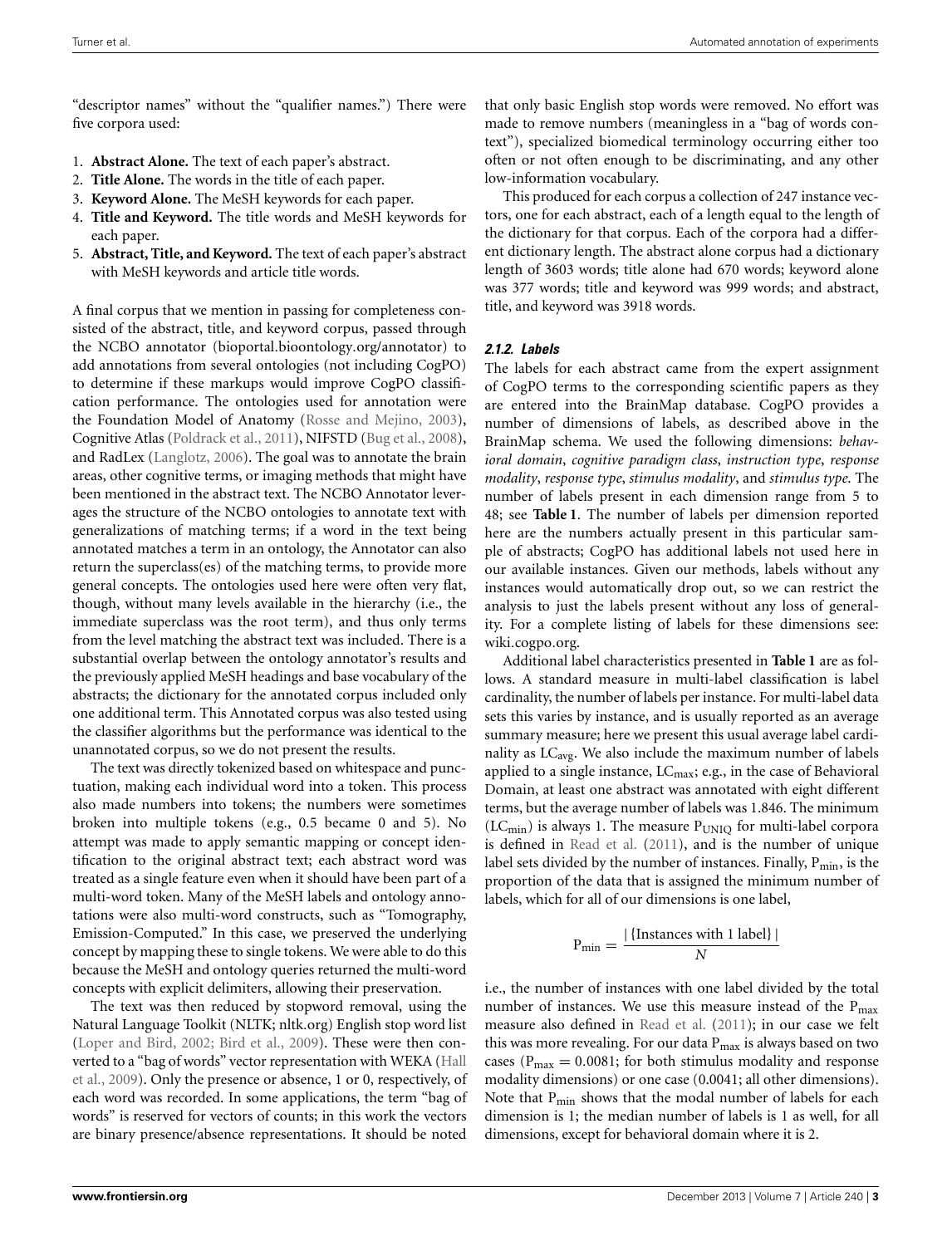<span id="page-3-0"></span>**Table 1 | Characteristics of the data by dimension of the CogPO ontology and label sets.**

| <b>Dimension</b>         | # Labels | $\mathsf{LC}_{\mathsf{ava}}$ |                | $LC_{\text{max}}$ $P_{\text{UNIO}}$ | $P_{min}$    | k  |
|--------------------------|----------|------------------------------|----------------|-------------------------------------|--------------|----|
| Behavioral domain        | 40       | 1846                         | 8              | 0.429                               | 0.413        | 9  |
| Cognitive paradigm class | 48       | 1 291                        | 4              | 0.336                               | በ 761        | 8  |
| Instruction type         | 14       | 1648                         | 6              | በ 251                               | 0.510        | 17 |
| Response modality        | 5        | 1.308                        | 3              | 0.036                               | <u>በ 700</u> | 21 |
| Response type            | 9        | 1324                         | $\overline{4}$ | 0.069                               | 0.696        | 10 |
| Stimulus modality        | 5        | 1.150                        | 3              | 0.036                               | 0.858        | 25 |
| Stimulus type            | 17       | 1.494                        | 4              | በ 247                               | 0.587        | 8  |
|                          |          |                              |                |                                     |              |    |

*LCavg, LCmax = average and maximum number of labels per instance, respectively;*  $P_{UNIO}$  = *ratio of unique label combinations/sample size (247);*  $P_{min}$  = *proportion with the minimum number of labels (always 1, in this dataset); k = value set for the kNN algorithm, see section 2.3.*

## <span id="page-3-1"></span>**2.2. PROBLEM TRANSFORMATIONS**

A problem transformation is any method that transforms multilabel data into a collection of single-label (binary) classification problems or which reduces a multi-label problem to a multi-class problem [\(Read et al., 2009;](#page-12-15) [Tsoumakas et al.](#page-12-8), [2010](#page-12-8); [Cherman et al.](#page-11-11), [2011](#page-11-11); [Read et al., 2011;](#page-12-14) [Santos et al.](#page-12-16), [2011](#page-12-16); [Modi and Panchal,](#page-12-17) [2012](#page-12-17)). Here we consider two problem transformation methods: binary relevance (BR) and label powerset (LP; also referred to as LC for "label concatenation"), which are the most common and well-researched. These methods are often implicitly incorporated into other methods. The benefit of abstracting out the transformations is that it allows new applications to be constructed easily by recycling binary and multi-class methods. In any use of a problem transformation method, both the transformation and the underlying classifier it is combined with must be indicated to have a complete specification.

Other problem transformation methods, not within the scope of this baseline analysis but certainly worth future consideration, include classifer chains [\(Read et al., 2009](#page-12-15), [2011](#page-12-14)), pruned sets [\(Read et al., 2008](#page-12-18)), RAkEL [\(Tsoumakas et al., 2011](#page-12-19)); see [\(Santos et al.](#page-12-16), [2011](#page-12-16)) for a list. See [Madjarov et al.](#page-12-9) [\(2012](#page-12-9)) for a substantial and recent review of this literature and comparison of the performance of many of these methods on other standard corpora.

*Notation:* Assume for the following that *L* is a set of labels for a given problem, |*L*| represents the size of the set *L* (i.e., number of labels), and λ stands in for an individual label as required. So,  $L = \{\lambda_1, \lambda_2, \ldots, \lambda_{|L|}\}$ . We let  $\bar{\lambda}$  stand for the complement (negation) of  $\lambda$ . Following the literature, the set of instances will be called *D* and we will let *N* represent the number of instances in the training set, so:  $N = |D|$ . We let *d* represent the number of features of the feature space. Here *d* will equal the number of words in the dictionary and will vary by corpora.

# <span id="page-3-2"></span>*2.2.1. Binary relevance*

The binary relevance (BR) method reduces a multi-label problem to collection of binary classification problems. It does this in the simplest and most obvious way; BR gives each label has its own classifier. For a problem with |*L*| labels, a separate classifier is built for each  $\lambda$  and, for a given classifier, each abstract is identified as

either having the label  $\lambda$  or not, labeled  $\bar{\lambda}$ . This reduces the |*L*|label problem to |*L*| statistically independent binary problems, each with appropriately re-coded data. Therefore, any binary classifier may be applied to multi-label data.

For binary classifiers that produce probability or confidence estimates for each label, a threshold, *t* can be chosen for inclusion of that label in the multi-label classification of that instance. A threshold calibration procedure can be used to automatically select this value; a numerical grid search is conducted for values of *t* which match the average label cardinality of the predicted values for the test set to the average label cardinality to that of the training set for that fold [\(Fan and Lin, 2007;](#page-11-12) [Read et al.](#page-12-14), [2011\)](#page-12-14). The choice of *t* is not dependent on the accuracy of the predicted labels, just cardinality. If the average label cardinality for the training set is 2, for example, *t* is set so that the average label cardinality predicted for the testing set is as close to 2 as possible. This procedure is simple and efficient and empirically better justified than the arbitrary selection of a value for *t*. This procedure is applied in the cases of BR naive Bayes (NB) and BR *k*-nearest neighbor (kNN). NB returns probabilities for each label and *t* is set to a threshold probability, while kNN returns confidence values in the interval [0, 1] and *t* is likewise used as a threshold. When BR is combined with sequential minimal optimization, the underlying algorithm returns only 1 or 0 for each label, so no thresholding is possible.

The problem with the BR method is clear: dependencies among the labels are ignored, as each is classified separately. However, the method is simple, both computationally and concept[ually, and scales linearly with the number of labels](#page-12-14) |*L*| (Read et al., [2011\)](#page-12-14); overall computational complexity will depend on the underlying classification algorithm. It is resistant to overfitting, it does not require examples of every possible label combination and the models built for each label are independent of one another which allows updating of labels without having to completely recompute all the other models [\(Read et al.](#page-12-14), [2011](#page-12-14)). This is important for on-line or continually updating systems. Additionally, the assumption of independence among labels is similar to that made by NB regarding features (see below), and that method often works well-despite the assumption [\(Zhang](#page-12-20), [2004](#page-12-20), [2005](#page-12-21)). One would expect that more customized methods that can improve performance will make use of these dependencies.

#### *2.2.2. Label powerset*

The label powerset (LP) method reduces a multi-label problem to a single multi-class problem. Under LP, each abstract's unique label combination is reduced to a single, corporate, label. With this method there will be as many labels as there are unique combinations. So an instance that is classified as  $\lambda_1$  and  $\lambda_2$  would receive the single combined label  $\lambda_{12}$ . (We can assume a default label ordering on *L* such that  $\lambda_{12}$  and  $\lambda_{21}$  will be the same). Thus the collection of labels for each instance is reduced to a single label that is the concatenation of all the labels assigned to the instance.

For instance, for the behavioral domain label dimension we have 40 labels, appearing in 106 unique combinations (in **[Table 1](#page-3-0)**, this number is  $P<sub>UNIO</sub> \times 247$  or  $P<sub>UNIO</sub> \times N$ ). From the point of view of the underlying classifier, this is a single classification with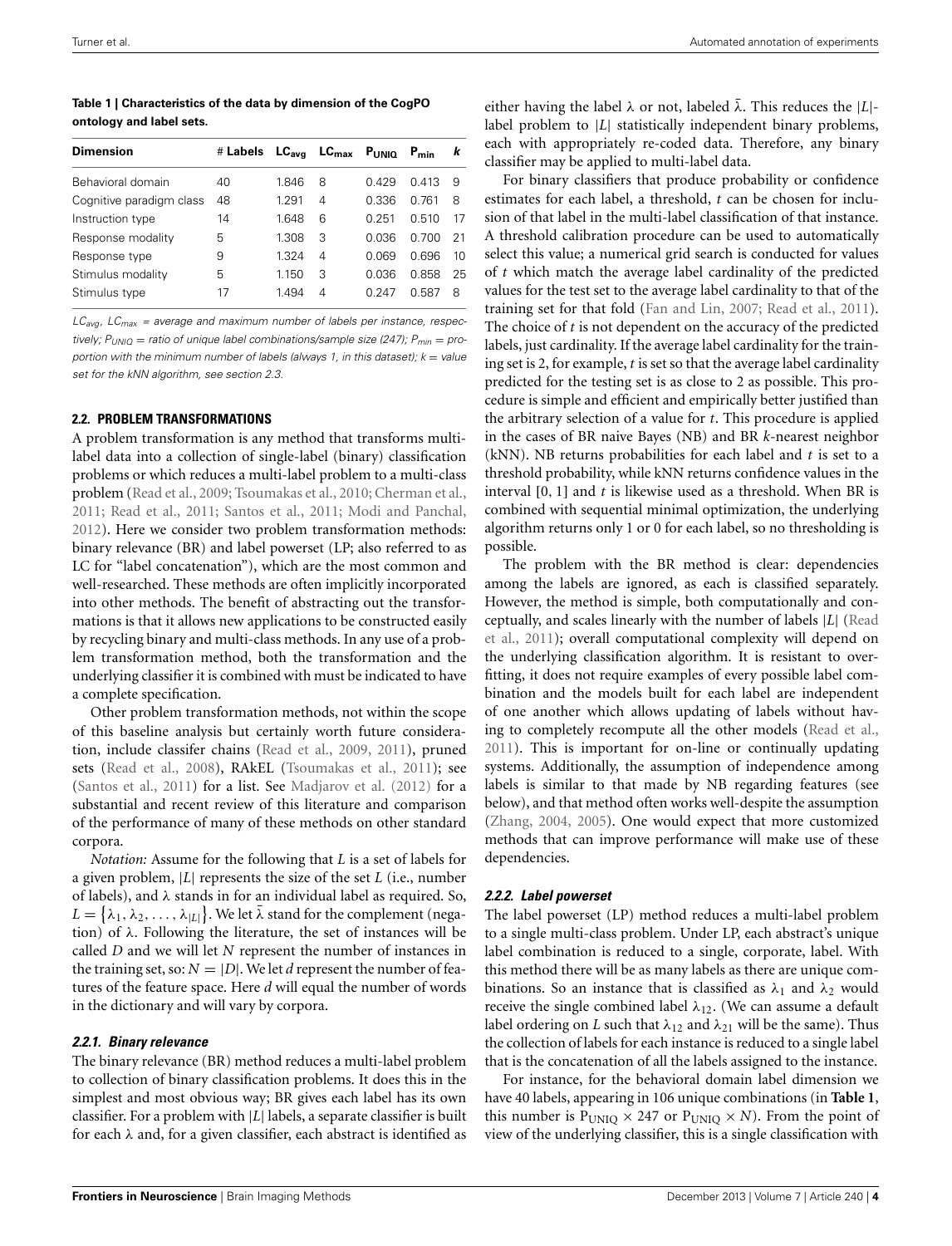106 mutually exclusive and exhaustive classes; each abstract is assigned to exactly one of the classes. Thus, any classifier that can be applied to a multi-class classification can be used. It is worth emphasizing that most binary classifiers have extensions to the multi-class problem already, so this transformation still allows a full range of off-the-shelf components to be used.

Under LP, a single classifier is built, and if this classifier assigns probabilities or confidences for each abstract to be assigned to each of the 106 unique combinations, then the single largest of these confidences is selected as the label combination. The underlying classifier simply reports the class selection, then that is used; there is no thresholding process as for BR.

Potential problems with this method are complexity and over-fitting. The computational complexity of this problem is a function of how the underlying learning algorithm handles the number of classes in a multi-class problem, but the worst case scales exponentially with |*L*|, although this is constrained by the amount of data, min( $N$ ,  $2^{|L|} - 1$ ), see [Read et al.](#page-12-14) [\(2011](#page-12-14)) for details. However, for realistic cases this may be within a usable tolerance; our behavioral domain label set with 40 labels has a worst-case complexity of  $10^{12}$ , but both the number of actual label combinations (106) and size of the data set (247) severely restrict the problem to realistic computational requirements, here  $10<sup>2</sup>$  in either case. However, this matter is an empirical question and there may be data to which LP cannot reasonably be applied.

This method is very sensitive to the specific label combinations in the training data; it only learns the label combinations that are present, a kind of over-fitting. Thus, if new data are analyzed, with new label combinations not present in the training data, either the entire model will have to be retrained with new data, or the model without those combinations in the training data will never be able to specifically predict the new combinations.

## **2.3. MACHINE LEARNING ALGORITHMS**

Once a problem transformation has been applied to the data, a machine learning algorithm must be used on the transformed data. Here we consider three standard methods: Naive Bayes, *k*nearest neighbor, and a type of support vector machine called sequential minimal optimization. These methods are relatively simple, easily available off the shelf, and are known to work well in a variety of machine learning and text mining contexts. The last two of these have hyperparameters that need to be chosen in order to evaluate their performance.

The *k* and *C* parameters were set once, at the start of the study, through exhaustive search using the entire data set, and with the log-loss criterion [\(Read et al., 2011](#page-12-14)) as a measure of performance and using the binary relevance transformation. This process was conducted before the data were broken into folds for performance testing and cross-validation, thus avoiding circularity or overfitting. For purposes of comparison, we run the algorithms with more or less optimized parameters, with the expectation of performance loss on real world data. For notation, see the beginning of section [2.2.](#page-3-1)

# *2.3.1. Naive Bayes*

NB is a standard machine learning algorithm that is often used as a first approach for new problems [\(McCallum and Nigam,](#page-12-22)

[1998](#page-12-22); [Eyheramendy et al., 2003](#page-11-13); [Rennie et al., 2003;](#page-12-23) [Zhang, 2004;](#page-12-20) [Witten et al., 2011\)](#page-12-24); NB is often quite effective. The method uses Bayes' theorem to transform the label-conditional probabilities, *P*(feature| $\lambda$ ), derived from the training set, into *P*( $\lambda$ |feature), the conditional probabilities of an instance having label  $\lambda$  given the presence of a feature. These probabilities, for each feature present in an instance, are combined to produce an estimate of the probability of the instance having label  $\lambda$ . The "naive" in the name refers to the assumption of feature independence present in the model. To make the calculations tractable, features are treated as statistically independent, usually an unreasonable assumption for real data. Mathematically this means that the probability of an instance having a label,  $P(\lambda)$  is the product of the  $P(\lambda)$  feature) values for features present in the abstract, and the compliments of these for features not present in a given abstract. Despite the logically unreasonable independence assumption, this method works quite well in most applications [\(McCallum and Nigam, 1998;](#page-12-22) [Zhang, 2004](#page-12-20), [2005](#page-12-21)), but see [Rennie et al.](#page-12-23) [\(2003](#page-12-23)).

For binary classification, as under the BR method, the NB classifier for each label will return a probability for that label only. A threshold probability, *t*, can be chosen iteratively as described in section [2.2.1](#page-3-2) on the BR transformation. For the LP method, a single NB classifier is built that returns a probability distribution across the unique label combinations. In this case, the label combination with the highest probability is chosen as the label combination for a new instance.

The NB classifier has no "tunable" hyperparameters affecting its performance. In that regard it is usually viewed as being datadriven.

#### *2.3.2. k-nearest neighbor*

We implemented the *k*-nearest neighbor (kNN) classifier under both BR and LP; see [Spyromitros et al.](#page-12-25) [\(2008](#page-12-25)) for a discussion of these methods. In kNN, the *k* nearest neighbors to the instance to be classified are found in feature space. For this to be meaningful, a definition of distance over the feature space must be adopted. We chose to use the Euclidian distance, as that tends to be a common default and is available off-the-shelf. Note that the distance between instances is computed in a very high dimensional space; each corpus' dictionary defines the dimension of the feature space. For example, in the abstract alone corpus, with 3603 tokens, the distances are computed between points in a 3603-dimensional feature space. This distance will be equal to the square root of the number of mismatched words in the two abstracts being compared; more mismatches means greater distance. Words not present in either abstract or words present in both do not affect the distance.

Once the *k* neighbors are found, their label frequencies are analyzed. Under the BR transformation, a confidence for each label is generated and a cutoff threshold, *t* is chosen as above. For the LP transformation, the most common unique label combination of the *k* neighbors is selected. For an alternate method that uses kNN internally, see [Zhang and Zhou](#page-12-26) [\(2007\)](#page-12-26).

The performance of kNN can be degraded by a variety of issues: noisy features, the presence of irrelevant features, or scaling of the feature values. The last of these is not a problem in our presence-absence approach (see section [2.1.1\)](#page-1-0) as each feature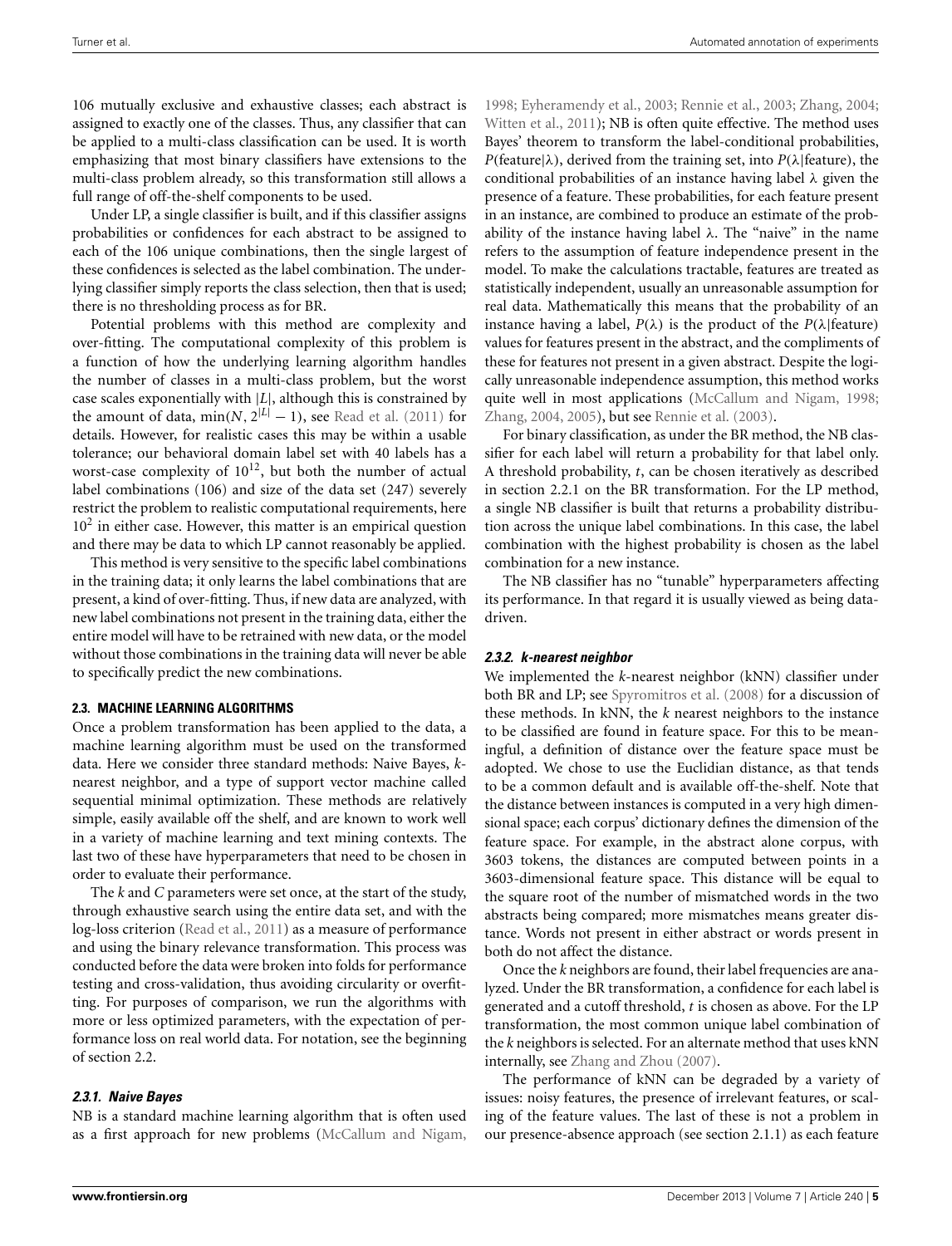is represented on the same scale. However, the large number of features surely presents many irrelevant features for classification, and there are terms used in vague, overlapping, and ambiguous ways in the abstract texts, so both of the other issues are present in this type of data.

For kNN, there is one hyperparameter, *k*, the number of neighbors to consider. Despite the importance of selecting a good value for *k*, or for selecting hyperparameters more generally, there is not a large body of research literature on this topic. For *k*, we chose to execute a comprehensive grid search for all values of *k* from 1 to *N* on the abstract alone corpus. We optimized for logloss, a criterion which penalizes errors based on confidence and therefore rewarding conservative prediction [\(Read et al.](#page-12-14), [2011\)](#page-12-14). The *k* determined in this fashion is consistent with the optimization of other evaluation measures, such as  $F_1$ -micro (see section [2.4\)](#page-5-0). See the last column of **[Table 1](#page-3-0)** for the best value of *k* for each label dimension. For the kNN analyses in our results, we used this optimum *k* for each dimension; it is generally believed that this form of hyperparameter selection is overly optimistic, so the kNN results should be interpreted with this in mind. For more details, see the Supplemental Material.

#### *2.3.3. Sequential minimal optimization*

Sequential minimal optimization (SMO) is one of a class of learning algorithms called support vector machines [\(Platt](#page-12-27), [1998](#page-12-27)). These algorithms have been shown to perform well in text mining applications [\(Cohen and Hersh, 2005\)](#page-11-14). Support vector machines are a type of hyperplane classifier that seek out hyperplanes that distinguish classes (labels) in the feature space. This is done in such a way that the margin or distance between the boundaries of the classes in the feature space are maximized (so-called maximum margin classification). The methods are called "support vector" machines because a set of vectors lying on the boundaries (the support vectors) are found. Other feature vectors can be changed arbitrarily without changing the classification performance. These methods can be used with non-linear transformations (kernels) but for our corpora dimensions (see section [2.1.1\)](#page-1-0) we can use the linear kernel. The assumption with these methods is that in such a high dimensional space you can find the required hyperplane even without a non-linear transformation.

When using the linear kernel with SMO, there is only one hyperparameter to set, the *complexity*, *C*. This parameter restricts the search space for solutions to the optimization problem; for details, see [Platt](#page-12-27) [\(1998\)](#page-12-27). We optimized this parameter via a numerical grid search. After extensive work on this, we discovered that the default setting for the WEKA software  $(C = 1)$  works very well for all dimensions and across all corpora, so this *C* was used for all experiments. This also supports our "off the shelf" approach.

#### <span id="page-5-0"></span>**2.4. EVALUATION METRICS**

The assessment of algorithm performance in the multi-label problem is substantially more challenging than in the single-label case [\(Tsoumakas et al.](#page-12-8), [2010](#page-12-8); [Madjarov et al.](#page-12-9), [2012\)](#page-12-9). When an algorithm assigns a set of labels it may assign too few, missing some correct labels that should have been assigned or it may assign too many, adding some irrelevant labels. For any given

label, we may easily determine the status, correct or incorrect; but for the entire set of assigned labels the usual case is some labels will be correct, some may be wrong (should not have been assigned), and some that should have been assigned are missed entirely. Evaluating bulk performance, over many labels and many instances is challenging for those reasons as well as the issues related to how the evaluation metrics are to be averaged. Unfortunately there is no single best measure of performance or universally agreed upon set of metrics.

In evaluating our results we used two measures: exact match (also called subset accuracy) and  $F_1$ -micro. Exact match is a very conservative measure of performance; it is simply the percentage of instances which are completely correctly labeled. Any missing, incorrect, or extra labels result in an instance being labeled as incorrect. The measure runs from 0 to 100% and has an obvious interpretation.

 $F_1$ -micro can be formulated as a measure of accuracy that is an average of precision and recall:

$$
F_1 = 2 \cdot \frac{\text{precision} \cdot \text{recall}}{\text{precision} + \text{recall}}
$$

where this is the scaled harmonic mean of the two. Precision measures if the labels returned are relevant to the instance, while recall measures the proportion of relevant labels that the algorithm returns out of the total correct labels for an instance. For more details, see [Tsoumakas et al.](#page-12-8) [\(2010](#page-12-8)). Missing labels, extra labels, or incorrect labels all reduce the F-score, while correctly chosen labels increase the score. Note that this is the micro-averaged and instance based version of the F measure. This is commonly used when comparisons across data sets are relevant. The best possible  $F_1$  score is 1 and the worst is 0, but it is not simply a proportion correct, as that concept is not uniquely defined in the multi-label scenario.

The comparison of evaluation metrics across algorithms and across data sets is a source of some debate in the classification literature [\(Salzberg](#page-12-28), [1997;](#page-12-28) [Dietterich, 1998](#page-11-15); [Demšar](#page-11-16), [2006\)](#page-11-16) and very little work has yet been done in the specific case of statistical comparisons for multi-label classifiers. While each fold of the 10-fold validation provides an  $F_1$ -micro, for example, and one can compute a standard error or standard deviation of those 10 values (sometimes reported as the Cross-Validation Standard Error, or CVSE), there are arguments that the CVSE is not, in fact, the basis for any standard confidence interval or any of the usual *t*-tests, as the underlying assumptions for such parametric tests are not fulfilled [\(Demšar, 2006\)](#page-11-16).

Given that our experiments have a factorial structure, we follow the recommendations of [Demšar](#page-11-16) [\(2006](#page-11-16)) and use nonparametric tests, the omnibus Friedman test with a corresponding Nemenyi test as multiple comparison procedure, to analyze our results. These are non-parametric tests similar to the ANOVA in structure. Note that these procedures are completely general and allow the direct comparison of any measure no matter how defined  $(F_1$ -micro, exact match, algorithm run times, etc.) while many other procedures depend critically on the definitions of the measures compared. We specifically evaluate the statistical differences among  $F_1$ -micro measures across algorithms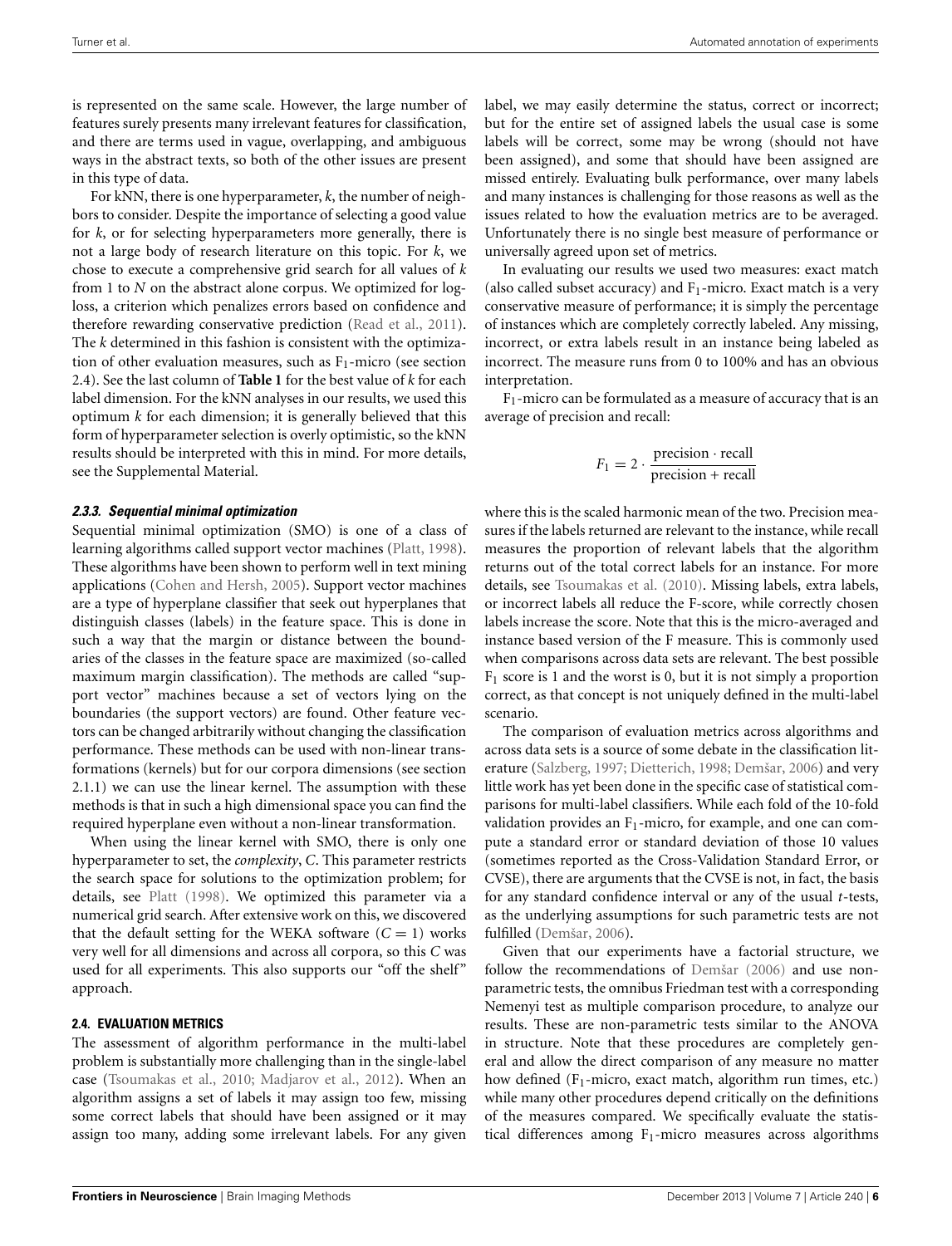(experiment 1) and corpora (feature spaces) in experiment 2. All statistical thresholds were set at *p* < 0.05.

# **2.5. SOFTWARE AND SOURCES**

All of the experiments conducted in this paper were completed using the MEKA software package (meka.[sourceforge](meka.sourceforge.net).net), the multi-label extension of WEKA (www.cs.[waikato](www.cs.waikato.ac.nz/ml/weka/).ac.nz/ml/ [weka/\)](www.cs.waikato.ac.nz/ml/weka/). MEKA implements the problem transformation methods and allows the use of WEKA classifiers for the machine learning methods. We used MEKA's BR and LP (called LC in WEKA) problem transformations and WEKA's implementation of NB, kNN (called IBk), and SMO methods. For the problem transformation methods, NB, and SMO we used the default settings; for IBk we used the values of *k* reported above for each data set. Additionally, we used the default Euclidian distance function for kNN and the linear kernel for SMO.

The expert assigned labels for these abstracts have graciously been made available by the BrainMap collaborators. The actual text of the corpora are from PubMed and, as such, are subject to copyright constraints that vary by journal; therefore our data sets cannot be made freely available by the authors of this paper. However, all of the abstracts can be readily downloaded from Pubmed by running a simple Eutils query. The authors will provide a list of MEDLINE abstract numbers or scripts to execute the Eutils query to interested parties. The annotations for this corpus can be accessed through requesting a Collaborative Use License Agreement at the BrainMap website (www.[brainmap](www.brainmap.org).org).

# **3. RESULTS**

# **3.1. EXPERIMENT 1: TRANSFORMATION AND ALGORITHM COMPARISON**

The focus of the first experiment is on comparisons among methods. We directly compare the various combinations of problem transformation method and machine learning algorithm on the abstract alone corpus for each of the seven CogPO label dimensions. The basic results are presented in **[Table 2](#page-6-0)**; organized first by transformation and then by learning algorithm within transformation. The rows in the table are the label dimension and the columns represent the results for the three methods SMO, NB, and kNN. The three columns on the left are LP transformed and the three on the right are BR transformed. In each cell, the upper number is  $F_1$ -micro (as a decimal) and the lower number is the exact match percentage. All the values reported in the tables are average estimates obtained from 10-fold cross-validation. Folds were created randomly, with each abstract contributing once to a testing set and nine times to a training set. Balancing the terminologies to ensure that labels in the testing set are always represented in the training set, for example, would likely have improved performance estimates across all the algorithms, but would not have reflected real-world performance or assumptions. The strict maximum  $F_1$ -micro value, for each transformation and label dimension combination is highlighted in boldface, but note that this is not a statistical statement.

Reviewing the table shows some patterns. Overall performance varies tremendously across label dimensions. This is to be expected, as the complexity of the different dimensions also varies (see **[Table 1](#page-3-0)**). Less complex dimensions such as stimulus modality <span id="page-6-0"></span>**Table 2 | Performance of SMO, NB, and kNN under the two problem transformation methods, label powerset (LP) and binary relevance (BR).**

| <b>Dimension</b> | Label powerset |           |       | <b>Binary relevance</b> |           |       |  |
|------------------|----------------|-----------|-------|-------------------------|-----------|-------|--|
|                  | <b>SMO</b>     | <b>NB</b> | kNN   | <b>SMO</b>              | <b>NB</b> | kNN   |  |
| Behavioral       | 0.413          | 0.374     | 0.285 | 0.437                   | 0.537     | 0.350 |  |
| domain           | 29.4%          | 25.0%     | 14.6% | 24.1%                   | 23.3%     | 08.5% |  |
| Cognitive        | 0.460          | 0.404     | 0.187 | 0.416                   | 0.464     | 0.262 |  |
| paradigm class   | 43.2%          | 37.5%     | 17.0% | 28.3%                   | 34.7%     | 11.7% |  |
| Instruction type | 0.485          | 0.475     | 0.390 | 0.494                   | 0.538     | 0.488 |  |
|                  | 36.1%          | 36.5%     | 26.8% | 25.9%                   | 23.9%     | 20.2% |  |
| Response         | 0.741          | 0.733     | 0.636 | 0.740                   | 0.744     | 0.698 |  |
| modality         | 54.2%          | 51.0%     | 48.2% | 47.4%                   | 49.8%     | 41.7% |  |
| Response type    | 0.704          | 0.689     | 0.619 | 0.702                   | 0.715     | 0.656 |  |
|                  | 51.4%          | 51.8%     | 41.6% | 44.5%                   | 46.5%     | 33.2% |  |
| Stimulus         | 0.838          | 0.842     | 0.741 | 0.816                   | 0.814     | 0.768 |  |
| modality         | 78.1%          | 78.1%     | 68.1% | 74.9%                   | 72.4%     | 65.2% |  |
| Stimulus type    | 0.439          | 0.444     | 0.317 | 0.387                   | 0.478     | 0.368 |  |
|                  | 30.7%          | 32.7%     | 16.9% | 21.0%                   | 20.6%     | 16.5% |  |

*All results are based on the abstract alone corpus. Decimals are F1-micro scores and percentages are exact matches. The strict winner for each transformationlabel dimension combination is highlighted. See text for details.*

are easier to do well on, while more complex dimensions such as stimulus type can do quite poorly. The choice of evaluation metric highlights important points as well: The exact match scores are uniformly greater for the LP transformation then for BR. This is not surprising as the LP transformation treats each unique combination of labels as a distinct entity, so it should be better at exact matches. However, as mentioned above, this leads to a type of overfitting: LP based multi-label classifiers cannot predict novel combinations of labels. Therefore, this increase in performance comes at a price; situations where novel combinations arise frequently will be a problem for this method.

Among the machine learning methods there is no unambiguous single winner, but there is a clear loser. For every label set and under both problem transformations, kNN is always the worst performer. Following the recommendations of [Demšar](#page-11-16) [\(2006\)](#page-11-16) we used the Friedman test to compare the classifier performance in terms of  $F_1$ -micro values. The LP results showed a significant effect of machine learning method ( $\chi^2 = 11.14$ ,  $df = 2$ ,  $p = 0.0038$ ) and the results for the BR results were similar ( $\chi^2$  = 12.29, *df* = 2, *p* = 0.0021). This result tells us that the performance of the algorithms are not all the same. Using the Nemenyi (*post-hoc*) test for ranking differences [\(Demšar, 2006](#page-11-16)), we can determine which specific methods are different. Under LP, SMO and NB are not significantly different, but both are significantly different from kNN. Under the BR transformation, NB is significantly better than kNN, but there are not other significant differences. It is worth noting that the kNN results are not always so terrible as to be unusable, but the method does sometimes fail dramatically when compared to the other methods.

Comparing performance across transformation methods, each learning algorithm against itself, we see that binary relevance is the clear winner. Both kNN and NB do better under BR than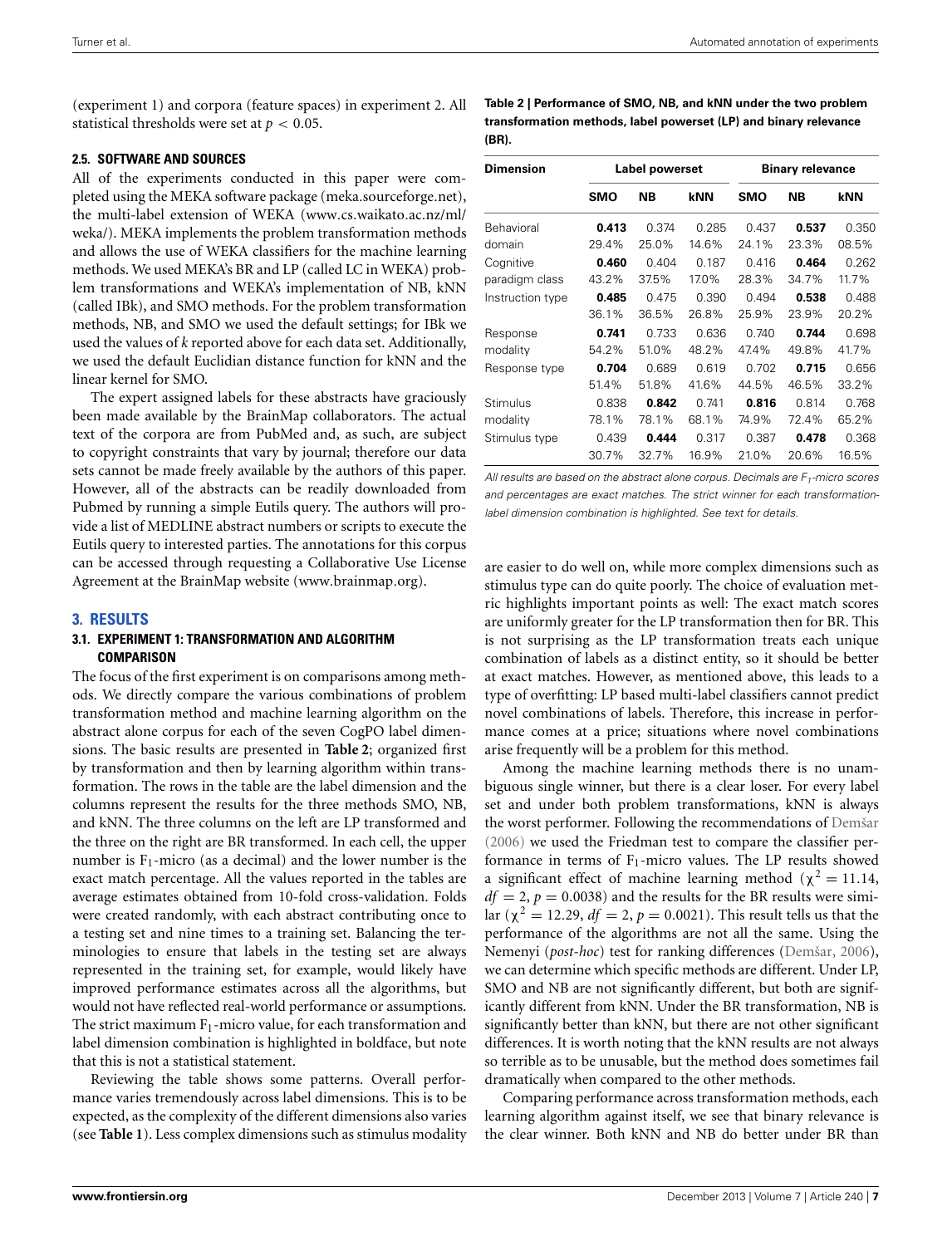under LP, with kNN always doing better and NB doing better in 6 out of 7 dimensions. SMO does better with LP in 5 out of 7 cases, however, in two of those cases the difference in F1 micro is  $\leq 0.002$ . Given the fragile nature of LP compared to BR, this makes a good case for BR as the preferred basic problem transformation method.

Finally, turning to overall best performance, under  $F_1$ -micro the clear algorithm winner is NB (all cases) and BR 6 out of 7 cases (only the stimulus modality labels were better classified using LP). For exact match as a metric, as already mentioned, LP is the better transformation. However, SMO and NB both performed well for some cases and less well for others; NB was the better method for 3 dimensions, SMO for 3, and one dimension (stimulus modality) was a strict tie. See the discussion for more on this.

Upon the suggestion of a reviewer, we explored the actual predicted labels for the different abstracts and label dimensions for the NB-BR method. The goal was to look for label terms which were easily identified (hits), wrongly predicted (false positives), consistently missed (false negatives), or correctly not applied (correct rejections). The results for several of the dimensions are included as heat maps in the Supplemental Material along with discussion. This analysis demonstrated that NB-BR results tend to overpredict labels that were common in the training set, creating false positives, to do well with correct rejections, and miss or fail to predict labels which were more uncommon.

#### **3.2. EXPERIMENT 2: CORPORA COMPARISONS**

The focus of the second experiment is on the corpora or feature space. The question addressed is whether or not the enhancement of the corpora with more features, such as the MeSH headings and the title text as described above (section [2.1.1\)](#page-1-0) improves classification performance or if similar performance can be achieved with fewer, perhaps more targeted, features (words from titles or MeSH keywords). Given the results of the first experiment, only one representative combination of machine learning method and problem transformation method, NB under BR, was used. The results are in **[Table 3](#page-7-0)**.

Considering the effect of corpus within each dimension of labels, the keyword alone corpus generally does the worst. The sole exception is for stimulus modality, which is due to the rich MeSH vocabulary for experiments on the visual system. The title

alone corpus is not dramatically different from the keyword alone corpus, but there is an apparent, though not statistically significant, performance improvement when these are combined into the title and keyword corpus. (Again this excludes the stimulus modality label dimension). Abstract alone does better than either of the three smaller corpora, and adding everything together into the fullest corpus, abstract, title, and keyword, does not consistently affect performance one way or the other for these data. This is likely due to the abstract text already containing the critical elements of the title or equivalent words. This redundancy also likely explains the performance drop in 3 dimensions (behavioral domain, instruction type, and response type).

The Friedman chi-square on the 7 dimensions by 5 corpora showed a significant effect of corpora ( $\chi^2 = 22.07$ ,  $df = 4$ ,  $p =$ 0.0002). The Nemenyi test showed that the worst two corpora, keyword alone and title alone, performed significantly worse than the two best corpora: abstract, title, and keyword; and abstract alone. No other differences were significant.

#### **4. DISCUSSION**

We present performance characteristics for reproducing expert annotations of a human neuroimaging corpus of manuscripts, using the abstracts of the papers alone and an array of commonlyavailable multi-label classification techniques. Using an exact match criterion—how often does the method return exactly the labels that the human expert applied to the paper, no more and no less—the label powerset method does the best, in the easiest condition performing above 78%. However, while exact match is easier to interpret,  $F_1$ -micro is a better measure for evaluating performance overall as it does not completely penalize partial matches as complete misses. Using this as a criterion, we conclude that the combination of binary relevance and NB is the best performing combination across the data sets overall.

There is no absolute scale for comparisons of  $F_1$ -micro; there are only relative comparisons across methods and data sets. Its possible values run from 0 to 1, and closer to 1 is better performance, however, this is not a percent correct, nor is it a hit or false alarm rate and must not be interpreted as such. However, to provide some context we examine the results of [Trieschnigg et al.](#page-12-0) [\(2009\)](#page-12-0). There, six classification systems were compared in terms of their ability to assign MeSH keywords to abstracts, a similar

<span id="page-7-0"></span>

| lable 3   Cross-corpora comparison experiment. |                              |                       |                          |                    |                      |  |  |
|------------------------------------------------|------------------------------|-----------------------|--------------------------|--------------------|----------------------|--|--|
| <b>Dimension</b>                               | Abstract, title, and keyword | <b>Abstract alone</b> | <b>Title and keyword</b> | <b>Title alone</b> | <b>Keyword alone</b> |  |  |
| Behavioral domain                              | 0.534                        | 0.537                 | 0.501                    | 0.440              | 0.448                |  |  |
| Cognitive paradigm class                       | 0.464                        | 0.464                 | 0.471                    | 0.420              | 0.394                |  |  |
| Instruction type                               | 0.534                        | 0.538                 | 0.498                    | 0.488              | 0.456                |  |  |
| Response modality                              | 0.745                        | 0.744                 | 0.731                    | 0.710              | 0.694                |  |  |
| Response type                                  | 0.706                        | 0.720                 | 0.699                    | 0.660              | 0.662                |  |  |
| Stimulus modality                              | 0.815                        | 0.814                 | 0.794                    | 0.770              | 0.805                |  |  |
| Stimulus type                                  | 0.496                        | 0.478                 | 0.470                    | 0.410              | 0.430                |  |  |

*Table presents F1-micro values (see text) for naive Bayes under the binary relevance transformation across the five corpora that vary the feature space: words from (1) abstracts, titles, and MeSH keywords; (2) words from abstract text alone; (3) words from both titles and MeSH keywords; (4) title words alone; (5) MeSH keywords alone. Highest F1-micro highlighted in boldface; this does not indicate statistical significance. See text for details.*

**Table 3 | Cross-corpora comparison experiment.**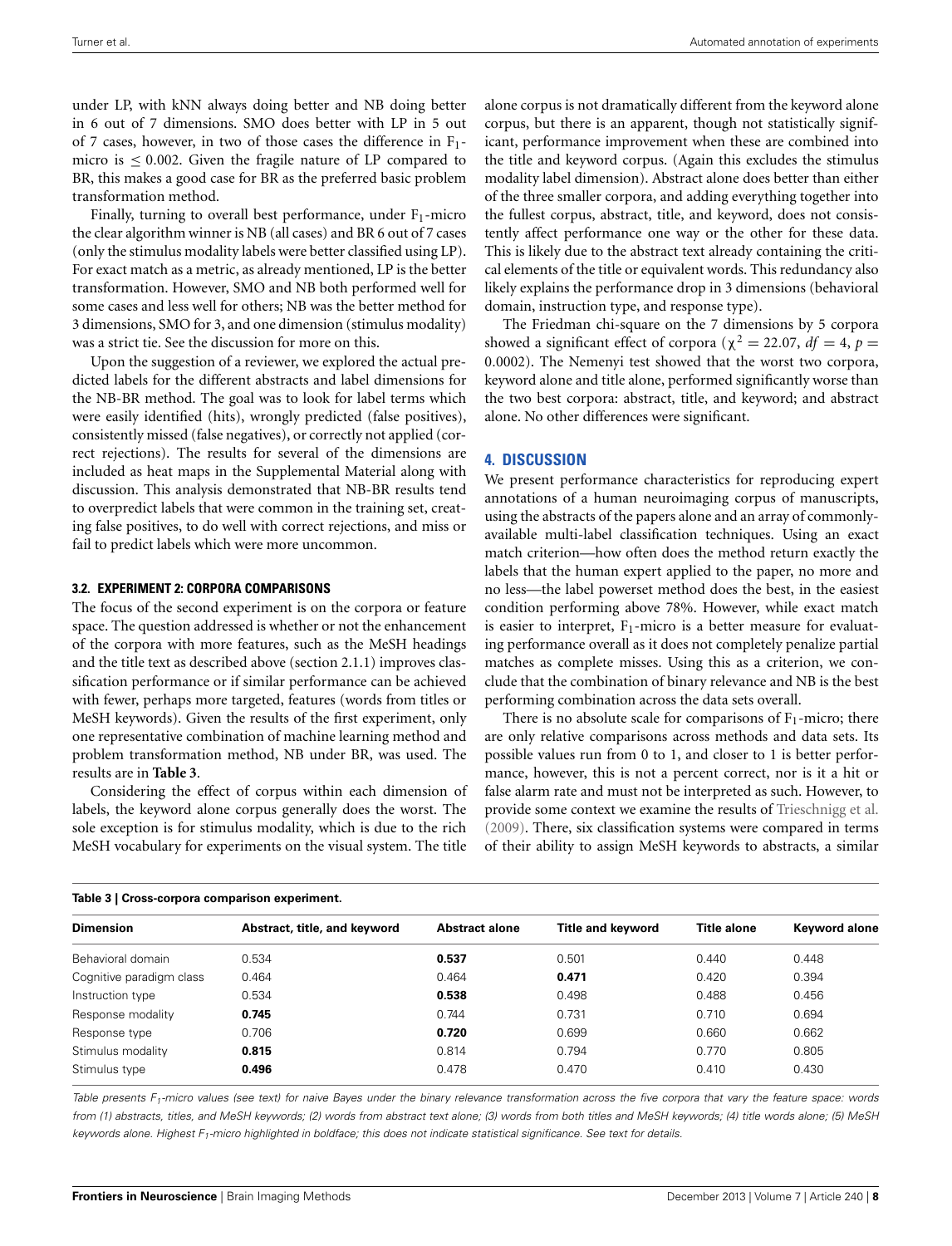task to ours. In the  $F_1$ -micro scores reported there, one system, the MTI or Medical Text Indexer, obtained a score of 0.4415 and the authors use this as a baseline for comparison with other systems. Note that the MTI is production software that is in actual use. Our hardest label dimension, cognitive paradigm class, in experiment 2 is at about this level of performance and our other label dimensions exceed this (**[Table 3](#page-7-0)**). This suggests that our classifiers are performing reasonably well, compared to a production system, over all the dimensions on this particular data. We admit, however, that without direct human use studies of such as system as ours, its practical usefulness cannot be determined. (See also the comments on human augmentation below).

In the supplemental materials, we analyze the specific predictions for each instance for two data sets. In the worse performing label dimension, Stimulus Type  $(F_1\text{-micro} = 0.47)$ , the highest hit rate for a given label in that dimension was 85% (for the label "Letters"); but there was also a 27% false alarm rate for that same label. So if the classifier identifies that "Letters" should be one of the annotations for a given abstract, and given the underlying probabilities of "Letters" in the gold standard annotations, then it would have a percent correct of about 40%; if it identifies that "Letters" should not be one of the annotations, then it would have a performance of about 60%. The performance is similar for the other most common label ("Words") and worse for the other labels, mostly due to misses. Thus, there is substantial room for improvement across all labels in the worse dimensions, and for specific labels in the dimensions with better  $F_1$ -micro scores. However, following this same type of analysis, if the classifier never guesses "Letters," then it would be correct 75% of the time (75% of the instances do not have that label), but it would have a miss rate of 100%. Likewise if it always guessed the label "Letters" the hit rate would be 100%, but the false positive rate would also be 100%, leading to an overall performance of only 24% correct, given the frequency of "Letters" as a label in this corpus. In this context, the NB-BR algorithm predictions for that single label appears to strike a reasonable balance between false positives and misses. The overall  $F_1$ -micro for Stimulus Type is of course a combination of performance across the individual labels and not directly predictive of performance on a single label. And we note that most label dimensions have better F1-micro scores.

The emphasis in this research has been on the text mining methods, but the nature of the data also affect performance substantially. Turning to this, we see that the performance varied tremendously based across the different label dimensions (compare the rows of **[Table 3](#page-7-0)**) and performance is less dramatically but significantly affected by changing the feature space (i.e., the corpora; compare the columns). Besides the transformation approaches and classifier algorithms, the structure of the corpus and the structure of the label sets play a role in the ability to perform automated annotation.

Performance across all methods was best for stimulus modality and response modality, which had the fewest labels (5 each), and were among the highest  $P_{\text{min}}$ , or proportion of instances with only a single label. The performance for response type was also notably higher than in the other dimensions, with fewer than 10 labels to choose from and 70% of the instances having only a single label. Performance also dropped off dramatically with either increasing LC<sub>avg</sub>, the average number of labels per instance, or with increasing |*L*|, the number of labels in *L*; the worst per-formance ([Table 3](#page-7-0), F<sub>1</sub>-micro, abstract alone column) was for cognitive paradigm class, stimulus type, instruction type, and behavioral domain (in order of increasing performance). These were the dimensions with the largest label sets. Both stimulus type and behavioral domain also had a larger proportion of instances with multiple labels ( $1 - P_{min}$ ), but cognitive paradigm class had a surprisingly large proportion of single-label instances, and yet performed poorly. This suggests that a simpler label structure improves performance.

In **[Table 4](#page-9-0)** we show two of our data sets, compared with three other standard data sets used in multi-label classification. These data sets are ordered by complexity, which is usually defined as  $N \times |L| \times d$ ; the product of the three relevant set sizes: instances, labels, and features. As shown, relative to other non-biomedical corpora commonly used for multi-label text mining research, our data sets fall toward the lower end of the complexity scale. We include the two extreme complexities for our various sets: "StimModAbs" is the abstract alone corpus with stimulus modality labels, the least complex of our sets; "CogParaAll" is cognitive paradigm labels with the abstract, title, and keyword corpus, the most complex. The other combinations lie between these extremes.

One important feature of the data sets analyzed here is that they are unusually small (in terms of instances) and large (in terms of features) compared to many other standard data sets (compare *d* and *N* columns, also presented as a ratio in the *d*/*N* column). We expect in ongoing research to make use of larger pools of data from BrainMap, or other databases, which lead to complexities greater than  $10<sup>8</sup>$  or an order of magnitude larger than the standard test sets in **[Table 4](#page-9-0)**. If the dictionaries do not dramatically expand, this leads to *d*/*N* ratios closer to 1. Note that there are test sets in use, such as the MEDLINE baseline distributions (www.nlm.nih.[gov/bsd/licensee/baseline](www.nlm.nih.gov/bsd/licensee/baseline.html).html) or OHSUMED (ir.ohsu.[edu/ohsumed/ohsumed](ir.ohsu.edu/ohsumed/ohsumed.html).html), among others, that are comparable with or exceed these larger sizes. However, the data sets derived from the scientific literature will continue to have a particularly rich text feature space and therefore large *d* values.

The number of features is at least 3603 for all corpora using abstract text, and only 247 instances. The ability to identify synonyms or reduce this *d* through other means may improve performance, which is within the scope of future work. The Colorado Richly Annotated Full Text Corpus (CRAFT; bionlp-corpora.sourceforge.[net/CRAFT/index](http://bionlp-corpora.sourceforge.net/CRAFT/index.shtml). [shtml\)](http://bionlp-corpora.sourceforge.net/CRAFT/index.shtml) is a counter-example, including only 67 papers originally, but that includes full text, and a substantial effort at detailed syntactic annotation and concept identification, with a final count of 793,627 tokens and many thousand annotations [\(Bada et al.,](#page-11-17) [2012](#page-11-17); [Verspoor et al., 2012](#page-12-29)). Their annotations were focused on syntactic parsing of example genetic literature, and as such, the annotations were parts of speech and similar tags, rather than our goal of identifying multiple labels from different possible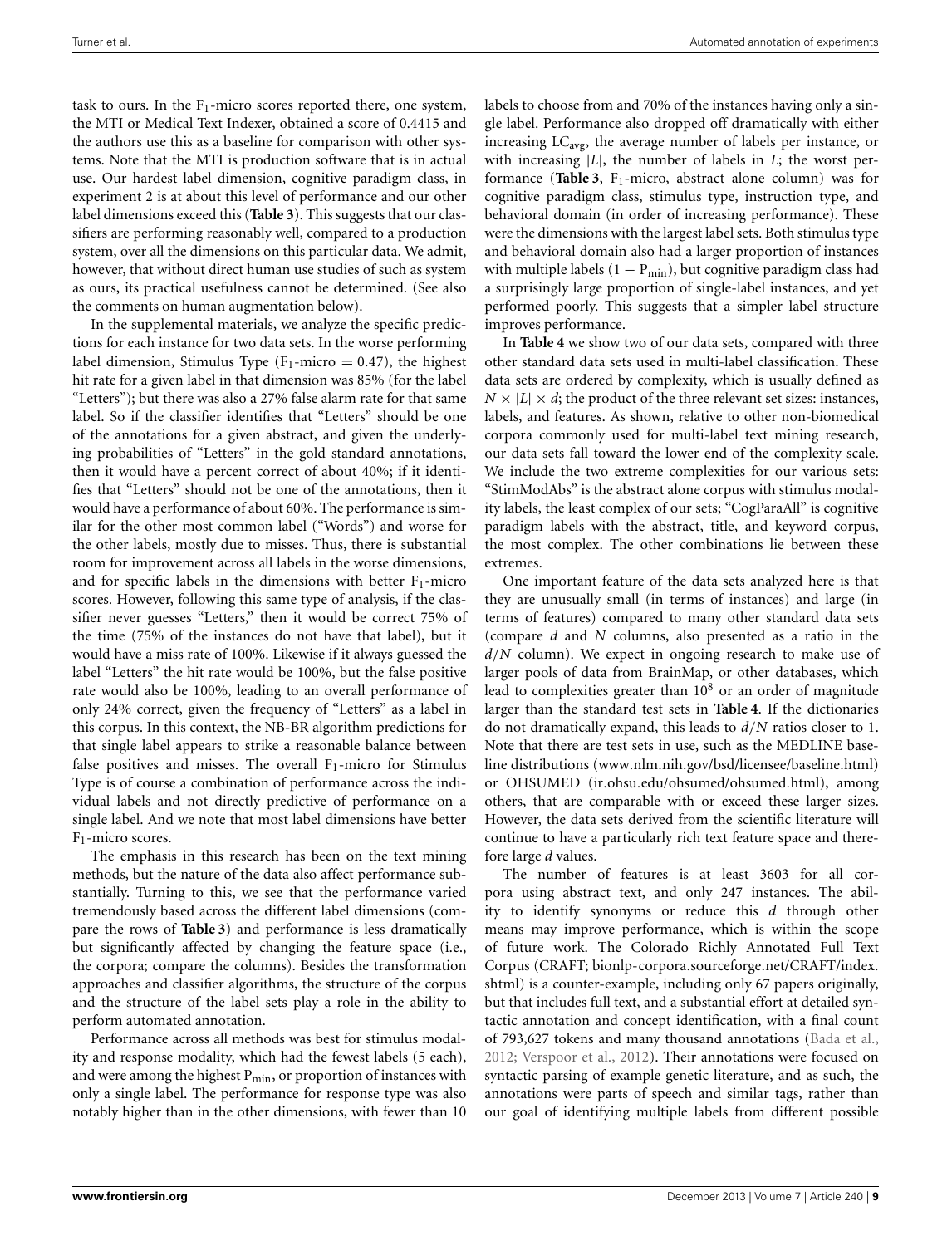| <b>Complexity</b> | Ν    | ıц | d    | d/N   | LC <sub>ava</sub> | PUNIO | $P_{max}$ |
|-------------------|------|----|------|-------|-------------------|-------|-----------|
| 4.449.705         | 247  | 5  | 3603 | 14.59 | 1.15              | 0.036 | 0.008     |
| 46.451.808        | 247  | 48 | 3919 | 15.87 | 1.13              | 0.336 | 0.004     |
| 63.770.490        | 978  | 45 | 1449 | 1.48  | 1.25              | 0.096 | 0.158     |
| 89.777.116        | 3782 | 22 | 1079 | 0.29  | 1.18              | 0.041 | 0.139     |
| 90,296,206        | 1702 | 53 | 1001 | 0.59  | 3.38              | 0.442 | 0.096     |
|                   |      |    |      |       |                   |       |           |

#### <span id="page-9-0"></span>**Table 4 | Characteristics of several multi-label data sets compared with ours.**

Values taken from [Read et al. \(2011](#page-12-14)); see there for details and sources. For notation, see section [2.1.2](#page-2-0) and [2.2.](#page-3-1) Included are the values for the least and most *complex data sets included in this paper.*

*<sup>a</sup> Abstract alone corpus; stimulus modality labels.*

*<sup>b</sup> Abstract, title, and keyword corpus; cognitive paradigm class labels.*

dimensions specific to neuroimaging experiments. Their parsing results are promising, however, for future more sophisticated applications to this domain of biomedical literature text and concept mining.

Note also that our data sets have labels from specific noninterchangeable dimensions; they are not simply a single bag of multi-label possibilities. Thus, as repeatedly noted above, they are not directly comparable to the common test cases. While the number of labels,  $LC_{avg}$ , and other measures are within the range used in other corpora, our data have relatively low complexity due to the small number of instances (247), an order of magnitude less than most other data sets used in this work. See [Madjarov et al.](#page-12-9) [\(2012\)](#page-12-9) and [Read et al.](#page-12-14) [\(2011](#page-12-14)) for summary statistics on several additional comparable data sets.

It [is](#page-12-0) [worth](#page-12-0) [noting](#page-12-0) [that](#page-12-0) [in](#page-12-0) [the](#page-12-0) [MeSH](#page-12-0) [markup](#page-12-0) [task](#page-12-0) [in](#page-12-0) Trieschnigg et al., the test set was 1000 abstracts with a label set of 3951 MeSH terms; two orders of magnitude larger than our largest label dimension. Comparing those results with ours suggests that F1-micro may be a function of the number of labels |*L*| or possibly s[ome scaled version of this. Unfortunately, neither](#page-12-0) Trieschnigg et al. [\(2009\)](#page-12-0) nor [Trieschnigg](#page-12-30) [\(2010\)](#page-12-30) provides an exact number for the size of the training sets used for their kNN classifier, so we cannot make that comparison. However, they appear to have used large sets, with "at most" 1000 citations per MeSH term [\(Trieschnigg et al., 2009](#page-12-0)). It is important to contrast this with the number of training/testing instances we used which was 247 total. This suggests that relatively high performance may be achieved with very limited data (instances) given the richness of the feature space derived from abstract text.

One of the primary goals of this project is to develop text mining methods that can improve PubMed searches. This leads to an emphasis on abstracts. The expert annotators for this corpus used the full-text of the papers to make their label determinations; thus, they had access to more information than was contained in the input to the machine learning algorithms. We have a second project underway with a number of expert curators attempting this task on a subset of the abstracts; they may do better, they may do as well, or worse than the blind statistical approaches. Some of the variation in human performance is expected to be quite informative about which dimensions, and which terms, are more easily identified by experts and which are not. Those data are not yet available and are planned for a second paper that addresses the human aspects of these efforts in more detail. A quick interaction

with several experts identified that most abstracts contain enough information for them to guess one or two of the annotations quite accurately (e.g., the paradigm type, stimulus modality, etc.) but not to get an exact match, though we do not yet have robust performance estimates.

For instance, the cognitive paradigm class label "go/no-go" implies a task that has the stimulus modality label "visual," response modality "hand," and response type "button press." This implication is not logically necessary (it is possible that it be otherwise) but for the papers in the BrainMap database, this implication is effectively certain. Additionally, there are logically necessary dependencies; for example, a "flashing checkerboard" (stimulus type) is necessarily presented to the "visual" stimulus modality. Expert annotators use both of these types of dependency knowledge in their label assignment task. None of the methods tested here use this information explicitly. There are more much complex approaches, some of which include statistical and logical dependency information. We are in the process of developing a new algorithm (constrained hierarchical Bayes) that is the topic of other presentations [\(Chakrabarti et al.](#page-11-18), [2013\)](#page-11-18). We expect that they may lead to improved performance by incorporating dependencies of the type that humans use to reason.

A challenge for these techniques is the flexibility to handle new instances as they arise in new data; in the neuroimaging literature, new experimental paradigms arise frequently, and the CogPO terminology is expected to grow. This growth will be (1) in the addition of new terms for novel paradigms and (2) in the introduction of more precise terms as the granularity of the system moves from coarse to fine grained. BrainMap itself has already undergone several additions to the original term lists prior to the development of CogPO, with old terms being refined into several new terms. Each time new terms were included, it required a re-labeling of many experiments, to make sure their annotations are consistent with the updated label lists. This process will continue as research in these areas continues, cognitive experiments become ever more refined, new subdivisions of behavioral domains or cognitive processes come into vogue, and so on.

This is a problem for the label powerset transformation method; it is fragile with respect to label combinations. It cannot correctly label an instance which has a novel combination of annotations without retraining its underlying classifier on explicit examples of the new label combination. Thus, while this method had an advantage over binary relevance in the exact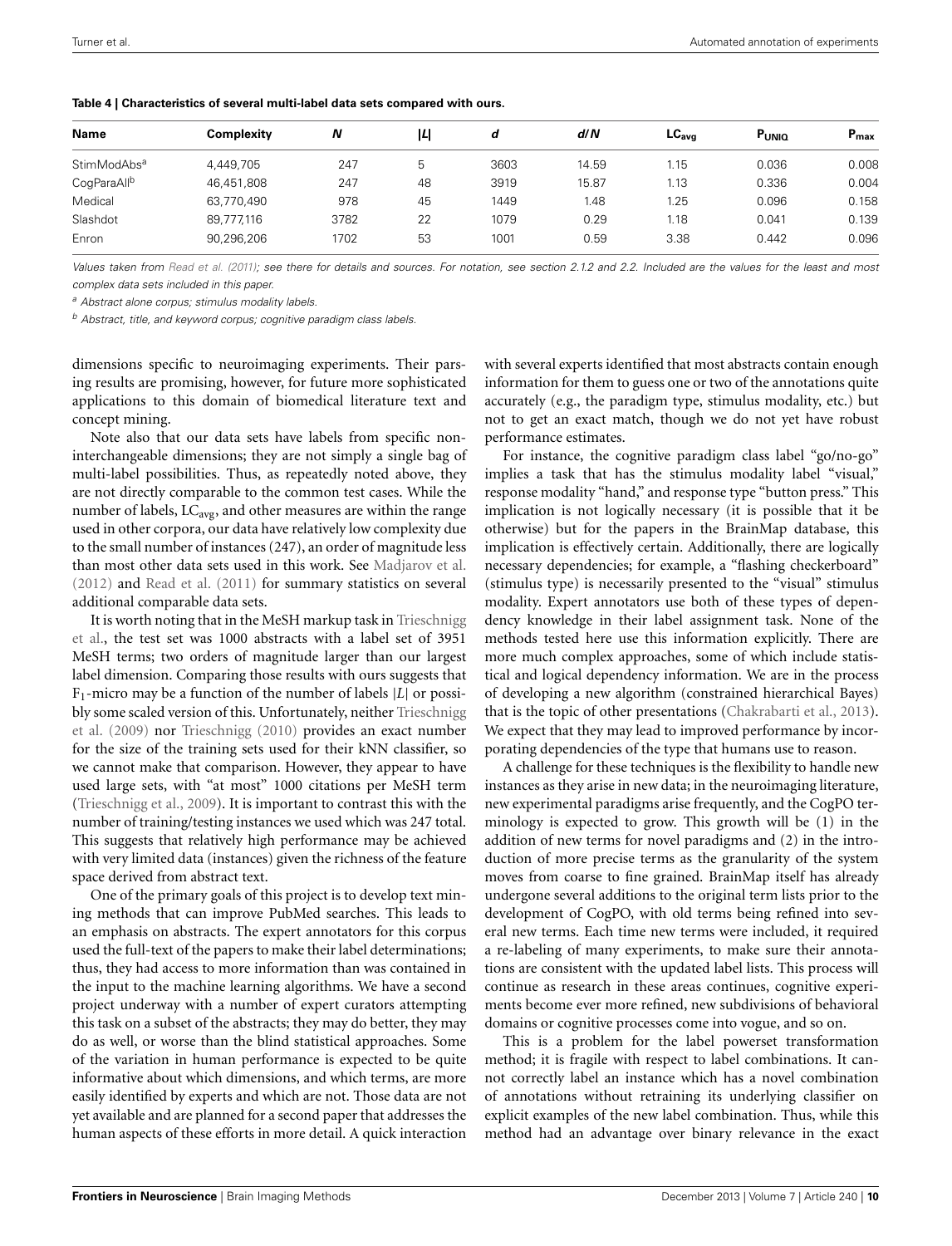match measures, given the issues with extending the label powerset approach to the ever-expanding scientific literature—with the constant influx of new label combinations—its modest advantage over binary relevance is not sufficient to recommend it, at least not as a singular solution. However, binary relevance has the reverse problem, it cannot specifically model combinations of labels that carry the contingent or conditional information discussed above, and so its advantage in being less fragile is somewhat offset by this loss. While binary relevance is the better method given the present constraints, we anticipate future methods that combine the benefits and offset the losses of each of these methods when used as pure methods.

An additional complexity is that the original annotations for stimulus type, instructions, and response were made for each paper based on the experimental conditions. Each experiment reported in a paper is made up of conditions, which are generally (though not always) distinguished by some difference in the stimulus, instructions given, or responses made by the subject. The comparison of brain imaging results across different conditions tends to be the basis for the results presented in the paper. In our case, the annotations on the abstracts are provided as a set, without taking into account which combination of stimulus, response, and instructions formed an experimental condition. A different line of study would consider the stimulus/response/instruction combinations per condition as the labels to be predicted, and determine whether these algorithms improve in performance. There are many nuances to this problem. For instance, one example which would require through exploration would be bootstrapping an identification of stimulus and response to predict the likely instruction label. There are many others. Insofar as it is the combination of experimental conditions that identifies the cognitive process under study, the ability to identify the conditions might be key to classifying the abstracts as being "working memory" or "attention" studies; the more granular level of description, such as the use of a particular stimulus or instruction set, however, can also constrain the relevant cognitive circuitry and the ability to identify relevant abstracts for meta-analysis or other purposes. While an analysis that treats the relevant stimulus, response, and instruction combinations as label sets to be predicted is outside the scope of this original approach, it is definitely worth considering as a future analysis.

The structure of ontologies for biomedical annotation certainly requires some consideration. As noted in [Bada and Hunter](#page-11-19) [\(2011\)](#page-11-19), ontologies for full-text, generic biomedical annotation should meet a number of requirements. CogPO meets several of these requirements, being a mid-level ontology with defined terminology and built on the widely-used Basic Foundational Ontology (BFO; www.ifomis.[org/bfo\)](www.ifomis.org/bfo), but it falls short of having richly defined relationships, logically constrained definitions that are unambiguous, and its representation of synonyms and acceptable alternative terms is sorely lacking. There need to be many levels between specific terms (or synonym classes) and high level concepts that are very abstract; this allows for retrieving similar results or being able to generalize to related terms. This is an area that appears open to formal analysis, but to date this analysis is lacking.

These richly-defined relationships and definitions specified in formal logic are less relevant for the kinds of classifiers we implemented in this work; we are using the labels as standard terms without any of the logical constraints or relationships defined across ontological classes. The labels here are used more as a controlled vocabulary than as an ontology *per se*. But the ability to identify alternative forms (synonyms) of labels would certainly improve performance, as would having a deeper hierarchy, with general classes broken into subclasses. For example, identifying that "Auditory Oddball" and "Spatial Oddball" are both "Oddball" paradigm classes, would allow the label "Oddball" to be identified without being completely correct, as a generalization of the finest-grained correct label. Incorporating this level of performance as a recommended term could facilitate the human annotator's job, as they now have a good reason to believe the Paradigm Class is an Oddball and only need to consider a more limited number of subclasses as potential annotations. It is worth mentioning that this conditionalization can be exploited by machine learning algorithms [\(Jones et al., 2013\)](#page-11-20).

While machine-learning and text mining techniques have been applied in various biomedical domains to facilitate annotation or tagging, applications to human neuroimaging are rare, and the application to replicating expert-provided annotations regarding cognitive experimental details is available only through databases such as BrainMap or the derived Brede database [\(neuro](neuro.imm.dtu.dk/services/brededatabase/).imm. dtu.[dk/services/brededatabase/\)](neuro.imm.dtu.dk/services/brededatabase/). The Neurosynth project [\(www](www.neurosynth.org). [neurosynth](www.neurosynth.org).org; [Yarkoni et al.](#page-12-31), [2011\)](#page-12-31) is an innovative text-mining effort based on full-text analysis of many neuroimaging papers, tagging papers and their imaging results with the most common words in the text. This allows searching the database of papers by brain region, cognitive paradigm, or other common technical terms. To date these attempts have focused on repetition of words for tagging, rather than identifying what the details of the experiments are, and thus what the results of the experiment might indicate. It is important to note that the classifiers developed on abstracts may not generalize directly, without any change; as noted in [Cohen et al.](#page-11-21) [\(2010](#page-11-21)), the linguistic content of abstracts is different from the content and structure of the full text of the document. As full text documents which are annotated with standardized terms from CogPO or other ontologies for human neuroimaging experiments become more plentiful, it is expected that the use of the Methods sections from those papers will lead to better performance in automatically annotating experimental designs. However, at the moment there are no readily accessible collections of the methods, or other sections, of papers making direct experimentation impossible. As more full-text is curated, it will be possible to extract other sections of technical papers for analysis. We expect the processes here to generalize, albeit with different underlying dictionaries.

The ultimate goal of these text mining approaches is to provide automated annotations of functional neuroimaging literature, to enhance the utility of neuroimaging databases, to increase the speed of populating those databases, and to improve the accuracy and specificity of literature searches. The classifiers under consideration in this paper are only part of the solution. First, the abstracts we are working with were already identified by human experts as fMRI or PET human neuroimaging papers.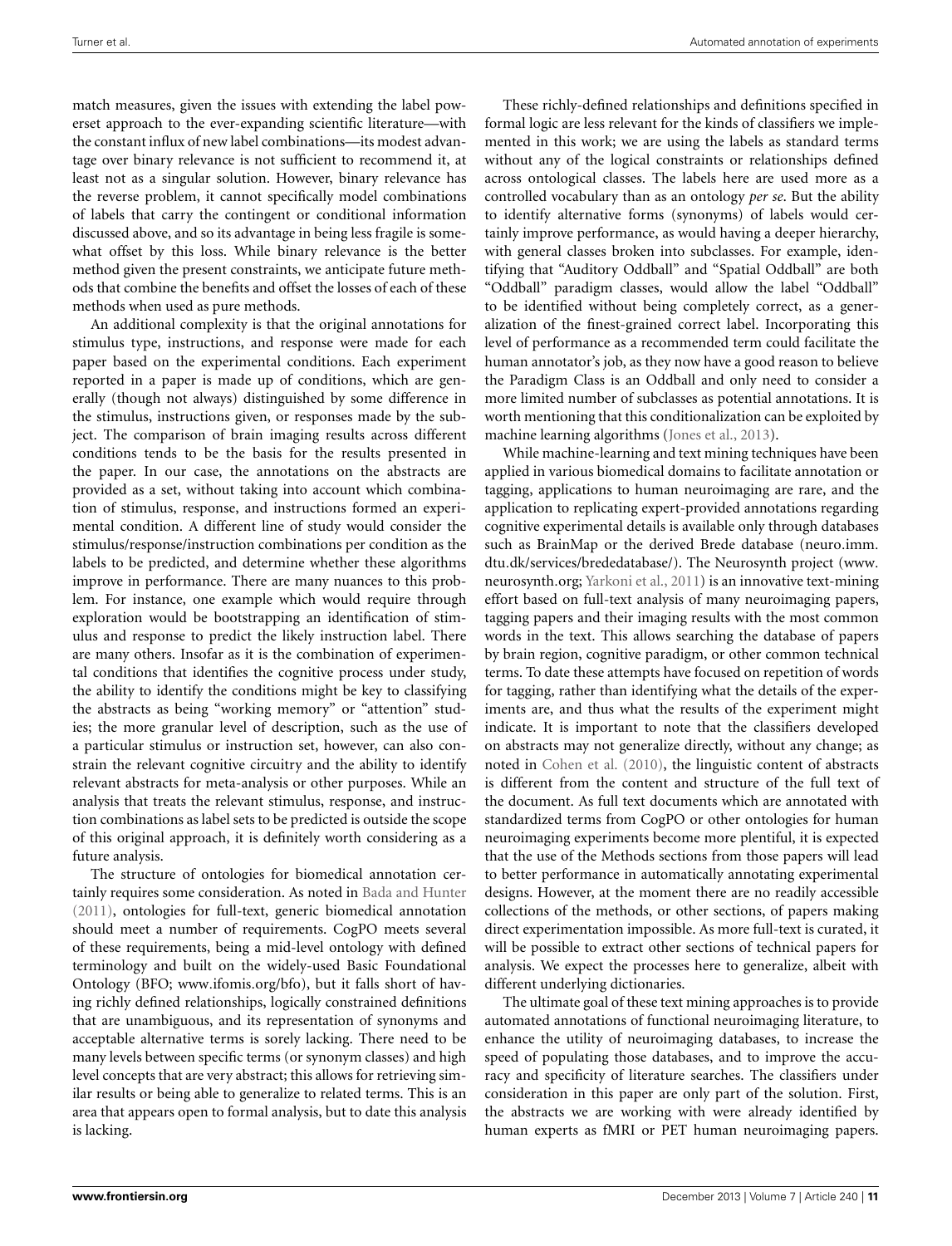Identifying from PubMed which papers are human cognitive neuroscience papers and which are not can be done to a certain extent through careful PubMed querying, but not yet with perfect sensitivity and specificity. Also, in this analysis we do not distinguish between experiments and papers (which often contain multiple experiments) as we are using the abstract text only and many abstracts do not provide clear demarcation between experiments. Currently, only expert human annotation can link the specific experimental design elements with specific experiments in a paper. We expect that the methods here will readily extend to other sections of papers, allowing full classification of individual experiments. Using a combination of binary relevance and NB gives a fairly good guess for several of the CogPO dimensions based just on the language used. Without performance improvement, the classifications for other dimensions using these methods would have to be considered suggestions to be confirmed, denied, or added to based on the human expert's judgment. Methods that link across label dimensions may improve performance, e.g., leveraging knowledge about the combinations of stimulus, response, and instructions that define certain cognitive paradigms, would be needed to filter papers for a focused meta-analysis.

Beyond identification of the experimental methods and details, papers contain results in the form of numbers, tables, and figures. The encoding of this information in a form appropriate for storage in a database is currently a human task. Obviously, papers with multiple experiments only complicate this problem as well. Both of these tasks must be done in order to carry out appropriate meta-analyses.

Given our motivating problem of facilitating curation automatically identifying the appropriate annotations for a neuroimaging experiment—the performance of fairly basic classifiers indicates that some of the annotations can be identified quite accurately using these methods. We envision the application of iterations, preferably a learning algorithm which can suggest papers for a meta-analysis, and as papers are accepted or rejected by the investigator, the algorithm performance improves.

# **ACKNOWLEDGMENTS**

The authors wish to thank Dr. Jesse Read for both the development of the MEKA software and for his assistance via the MEKA mailing list. We also thank the two reviewers for their productive comments. This project was made possible by a collaboration agreement allowing comprehensive access to the BrainMap database, a copyrighted electronic compilation owned by the University of Texas.

## **FUNDING**

This project was supported by grants from NIMH/NIH: R56- MH097870, R01-MH084812, R01-MH074457.

#### **SUPPLEMENTARY MATERIAL**

The Supplementary Material for this article can be found online at: [http://www.frontiersin.org/journal/10.3389/fnins.2013.](http://www.frontiersin.org/journal/10.3389/fnins.2013.00240/abstract) [00240/abstract](http://www.frontiersin.org/journal/10.3389/fnins.2013.00240/abstract)

#### **REFERENCES**

- <span id="page-11-17"></span>Bada, M., Eckert, M., Evans, D., Garcia, K., Shipley, K., Sitnikov, D., et al. (2012). Concept annotation in the CRAFT corpus. *BMC Bioinform.* 13:161. doi: 10.1186/1471-2105-13-161
- <span id="page-11-19"></span>Bada, M., and Hunter, L. (2011). Desiderata for ontologies to be used in semantic annotation of biomedical documents. *J. Biomed. Inform.* 44, 94–101. doi: 10.1016/j.jbi.2010.10.002
- <span id="page-11-9"></span>Bird, S., Klein, E., and Loper, E. (2009). *Natural Language Processing with Python: Analyzing Text with the Natural Language Toolkit*. Sebastopol, CA: O'Reilly. doi: 10.1007/s10579-010-9124-x
- <span id="page-11-8"></span>Bug, W. J., Ascoli, G. A., Grethe, J. S., Gupta, A., Fennema-Notestine, C., Laird, A. R., et al. (2008). The NIFSTD and BIRNLex vocabularies: building comprehensive ontologies for neuroscience. *Neuroinformatics* 6, 175–194. doi: 10.1007/s12021-008-9032-z
- <span id="page-11-6"></span>Bzdok, D., Laird, A. R., Zilles, K., Fox, P. T., and Eickhoff, S. B. (2012). "An investigation of the structural, connectional, and functional subspecialization in the human amygdala," in *Annual Meeting of the Organization for Human Brain Mapping* (Beijing, China). doi: 10.1002/hbm.22138
- <span id="page-11-18"></span>Chakrabarti, C., Jones, T. B., Xu, J. F., Luger, G. F., Laird, A. R., Turner, M. D., et al. (2013). "A probabilistic framework for ontology-based annotation in neuroimaging literature," in *Bio Ontologies SIG, Intelligent Systems for Molecular Biology* (Berlin, Germany).
- <span id="page-11-11"></span>Cherman, E. A., Monard, M. C., and Metz, J. (2011). Multi-label problem transformation methods: a case study. *CLEI Electron. J.* 14, 4.
- <span id="page-11-14"></span>Cohen, A. M., and Hersh, W. R. (2005). A survey of current work in biomedical text mining. *Brief. Bioinform.* 6, 57–71. doi: 10.1093/bib/6.1.57
- <span id="page-11-21"></span>Cohen, K. B., Johnson, H., Verspoor, K., Roeder, C., and Hunter, L. (2010). The structural and content aspects of abstracts versus bodies of full text journal articles are different. *BMC Bioinform.* 11:492. doi: 10.1186/1471-2105-11-492
- <span id="page-11-16"></span>Demšar, J. (2006). Statistical comparisons of classifiers over multiple data sets. *J. Mach. Learn. Res.* 7, 1–30.
- <span id="page-11-15"></span>Dietterich, T. G. (1998). Approximate statistical tests for comparing supervised classification learning algorithms. *Neural Comput.* 10, 1895–1923. doi: 10.1162/089976698300017197
- <span id="page-11-13"></span>Eyheramendy, S., Lewis, D. D., and Madigan, D. (2003). "On the naive Bayes model for text categorization," in *Proceedings of the Ninth International Workshop on Artificial Intelligence and Statistics*, eds C. M. Bishop and B. J. Frey (Key West, Florida, Microsoft Corporation).
- <span id="page-11-12"></span>Fan, R.-E., and Lin, C.-J. (2007). A study on threshold selection for multi-label classification. Technical report, Department of Computer Science, National Taiwan University.
- <span id="page-11-3"></span>Farrell, M. J., Laird, A. R., and Egan, G. F. (2005). Brain activity associated with painfully hot stimuli applied to the upper limb: a meta-analysis. *Hum. Brain Mapp.* 25, 129–139. doi: 10.1002/hbm.20125
- <span id="page-11-4"></span>Fitzgerald, P. B., Oxley, T. J., Laird, A. R., Kulkarni, J., Egan, G. F., and Daskalakis, Z. J. (2006). An analysis of functional neuroimaging studies of dorsolateral prefrontal cortical activity in depression. *Psychiatry Res. Neuroimag. Sect.* 148, 33–46. doi: 10.1016/j.pscychresns.2006.04.006
- <span id="page-11-2"></span>Fox, P. T., Laird, A. R., Fox, S. P., Fox, P. M., Uecker, A. M., Crank, M., et al. (2005). BrainMap taxonomy of experimental design: description and evaluation. *Hum. Brain Map.* 25, 185–198. doi: 10.1002/hbm.20141
- <span id="page-11-1"></span>Fox, P. T., and Lancaster, J. L. (2002). Mapping context and content: the BrainMap model. *Nat. Rev. Neurosci.* 3, 319–321. doi: 10.1038/nrn789
- <span id="page-11-10"></span>Hall, M., Frank, E., Holmes, G., Pfahringer, B., Reutemann, P., and Witten, I. H. (2009). The WEKA data mining software: an update. *ACM SIGKDD Exp. Newslett.* 11, 10–18. doi: 10.1145/1656274.1656278
- <span id="page-11-7"></span>Hand, D. J. (2006). Classifier technology and the illusion of progress. *Stat. Sci.* 21, 1–14. doi: 10.1214/088342306000000079
- <span id="page-11-0"></span>Howe, D., Costanzo, M., Fey, P., Gojobori, T., Hannick, L., Hide, W., et al. (2008). Big data: the future of biocuration. *Nature* 455, 47–50. doi: 10.1038/455047a
- <span id="page-11-20"></span>Jones, T., Chakrabarti, C., Xu, J., Turner, M. D., Luger, G. F., Laird, A., et al. (2013). "Modeling ontology-based annotation processes for neuroimaging abstracts using a stochastic framework," *Annual Meeting of the Organization for Human Brain Mapping* (Seattle, WA).
- <span id="page-11-5"></span>Laird, A. R., Eickhoff, S. B., Li, K., Robin, D. A., Glahn, D. C., and Fox P. T. (2009). Investigating the functional heterogeneity of the default mode network using coordinate-based meta-analytic modeling. *J. Neurosci.* 29, 14496–14505. doi: 10.1523/JNEUROSCI.4004-09.2009